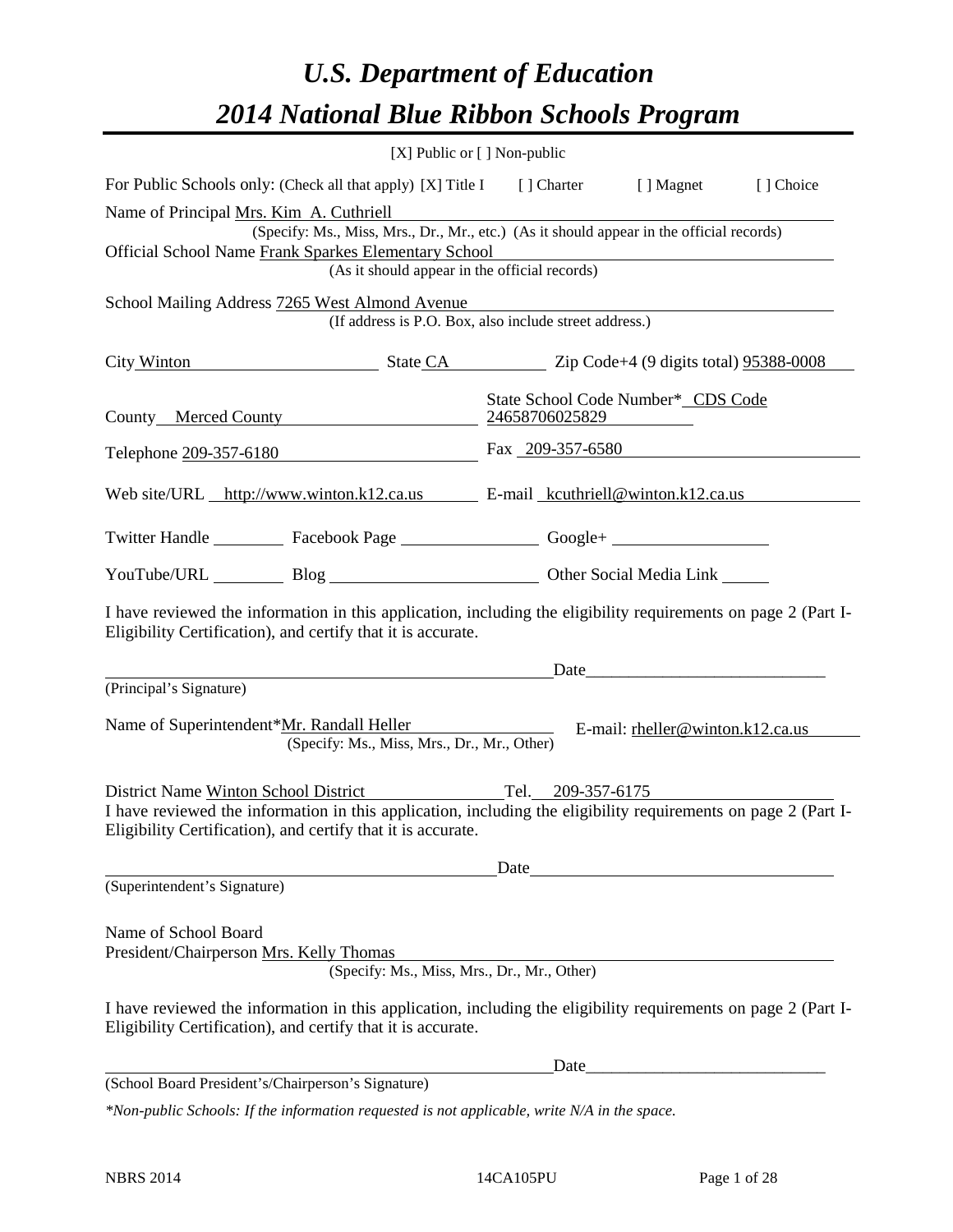#### **Include this page in the school's application as page 2.**

The signatures on the first page of this application (cover page) certify that each of the statements below concerning the school's eligibility and compliance with U.S. Department of Education, Office for Civil Rights (OCR) requirements is true and correct.

- 1. The school configuration includes one or more of grades K-12. (Schools on the same campus with one principal, even a K-12 school, must apply as an entire school.)
- 2. The school has made its Annual Measurable Objectives (AMOs) or Adequate Yearly Progress (AYP) each year for the past two years and has not been identified by the state as "persistently dangerous" within the last two years.
- 3. To meet final eligibility, a public school must meet the state's AMOs or AYP requirements in the 2013-2014 school year and be certified by the state representative. Any status appeals must be resolved at least two weeks before the awards ceremony for the school to receive the award.
- 4. If the school includes grades 7 or higher, the school must have foreign language as a part of its curriculum.
- 5. The school has been in existence for five full years, that is, from at least September 2008 and each tested grade must have been part of the school for the past three years.
- 6. The nominated school has not received the National Blue Ribbon Schools award in the past five years: 2009, 2010, 2011, 2012, or 2013.
- 7. The nominated school has no history of testing irregularities, nor have charges of irregularities been brought against the school at the time of nomination. The U.S. Department of Education reserves the right to disqualify a school's application and/or rescind a school's award if irregularities are later discovered and proven by the state.
- 8. The nominated school or district is not refusing Office of Civil Rights (OCR) access to information necessary to investigate a civil rights complaint or to conduct a district-wide compliance review.
- 9. The OCR has not issued a violation letter of findings to the school district concluding that the nominated school or the district as a whole has violated one or more of the civil rights statutes. A violation letter of findings will not be considered outstanding if OCR has accepted a corrective action plan from the district to remedy the violation.
- 10. The U.S. Department of Justice does not have a pending suit alleging that the nominated school or the school district as a whole has violated one or more of the civil rights statutes or the Constitution's equal protection clause.
- 11. There are no findings of violations of the Individuals with Disabilities Education Act in a U.S. Department of Education monitoring report that apply to the school or school district in question; or if there are such findings, the state or district has corrected, or agreed to correct, the findings.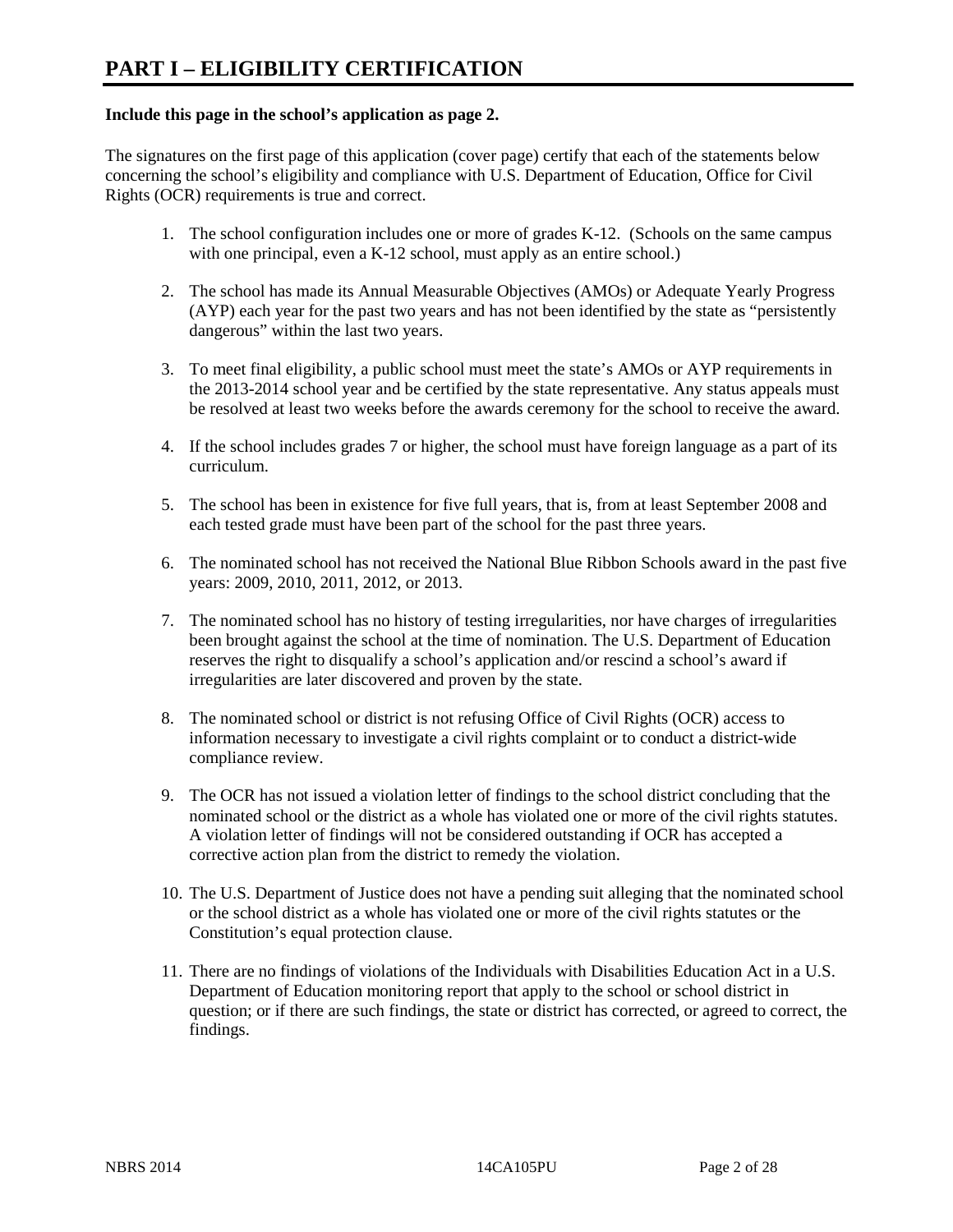### **PART II - DEMOGRAPHIC DATA**

#### **All data are the most recent year available.**

**DISTRICT** (Question 1 is not applicable to non-public schools)

| -1. | Number of schools in the district<br>(per district designation): | $\overline{3}$ Elementary schools (includes K-8)<br>1 Middle/Junior high schools |
|-----|------------------------------------------------------------------|----------------------------------------------------------------------------------|
|     |                                                                  | 0 High schools                                                                   |
|     |                                                                  | $0 K-12$ schools                                                                 |

4 TOTAL

**SCHOOL** (To be completed by all schools)

- 2. Category that best describes the area where the school is located:
	- [] Urban or large central city
	- [ ] Suburban with characteristics typical of an urban area
	- [ ] Suburban
	- [X] Small city or town in a rural area
	- [ ] Rural
- 3. 1 Number of years the principal has been in her/his position at this school.
- 4. Number of students as of October 1 enrolled at each grade level or its equivalent in applying school:

| Grade                           | # of         | # of Females | <b>Grade Total</b> |
|---------------------------------|--------------|--------------|--------------------|
|                                 | <b>Males</b> |              |                    |
| <b>PreK</b>                     | 23           | 28           | 51                 |
| K                               | 36           | 43           | 79                 |
| $\mathbf{1}$                    | 37           | 31           | 68                 |
| $\boldsymbol{2}$                | 43           | 40           | 83                 |
| 3                               | 35           | 36           | 71                 |
| 4                               | 32           | 33           | 65                 |
| 5                               | 28           | 42           | 70                 |
| 6                               | 0            | 0            | $\theta$           |
| 7                               | 0            | $\theta$     | $\theta$           |
| 8                               | 0            | 0            | 0                  |
| 9                               | 0            | 0            | 0                  |
| 10                              | 0            | 0            | 0                  |
| 11                              | 0            | 0            | 0                  |
| 12                              | 0            | $\theta$     | 0                  |
| <b>Total</b><br><b>Students</b> | 234          | 253          | 487                |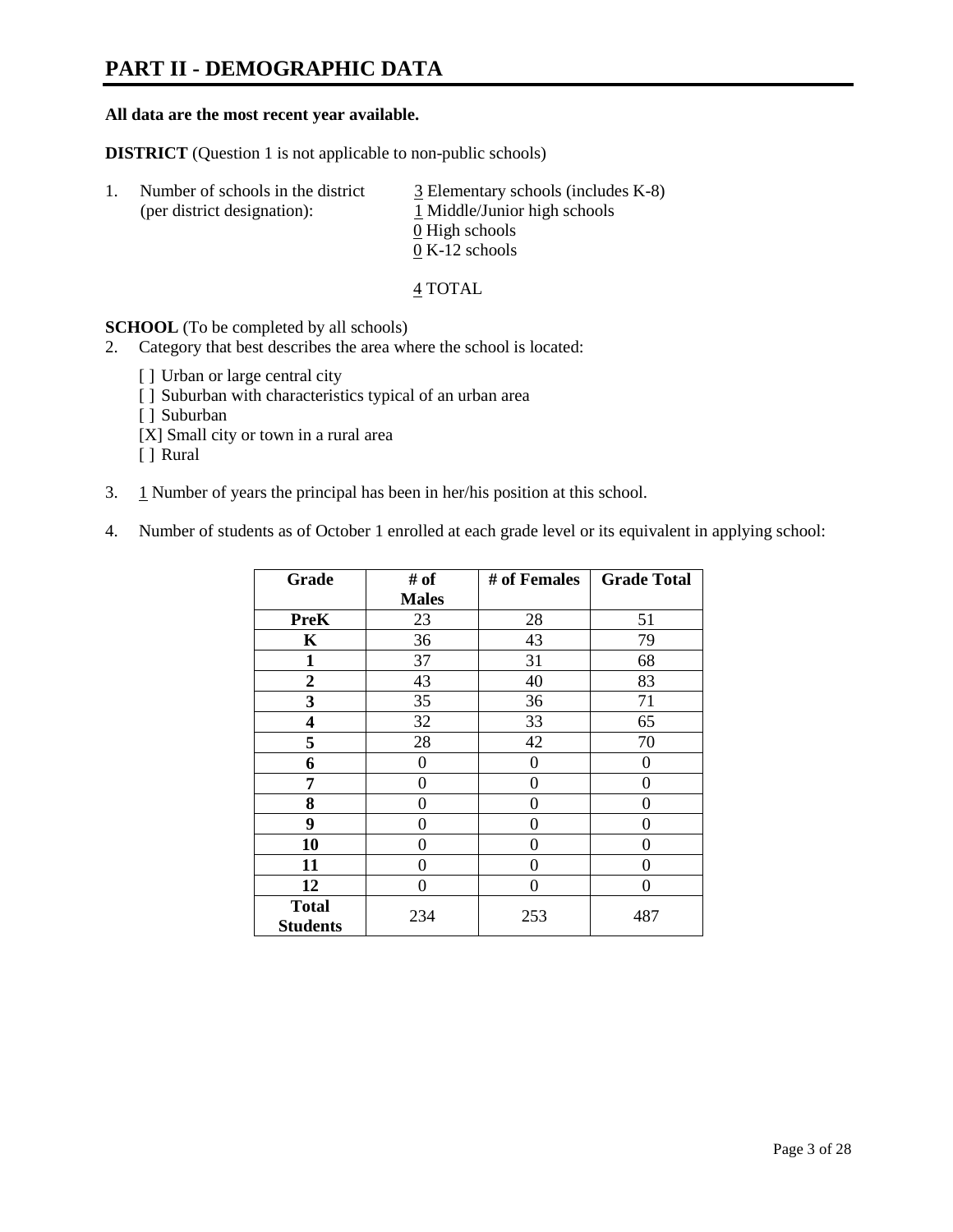the school: 4 % Asian

5. Racial/ethnic composition of  $1\%$  American Indian or Alaska Native 0 % Black or African American 87 % Hispanic or Latino 0 % Native Hawaiian or Other Pacific Islander 8 % White 0 % Two or more races **100 % Total** 

(Only these seven standard categories should be used to report the racial/ethnic composition of your school. The Final Guidance on Maintaining, Collecting, and Reporting Racial and Ethnic Data to the U.S. Department of Education published in the October 19, 2007 *Federal Register* provides definitions for each of the seven categories.)

6. Student turnover, or mobility rate, during the 2012 - 2013 year: 16%

This rate should be calculated using the grid below. The answer to (6) is the mobility rate.

| <b>Steps For Determining Mobility Rate</b>         | Answer |
|----------------------------------------------------|--------|
| (1) Number of students who transferred to          |        |
| the school after October 1, 2012 until the         | 30     |
| end of the school year                             |        |
| (2) Number of students who transferred             |        |
| <i>from</i> the school after October 1, 2012 until | 36     |
| the end of the 2012-2013 school year               |        |
| (3) Total of all transferred students [sum of      | 66     |
| rows $(1)$ and $(2)$ ]                             |        |
| (4) Total number of students in the school as      | 402    |
| of October 1                                       |        |
| $(5)$ Total transferred students in row $(3)$      | 0.164  |
| divided by total students in row (4)               |        |
| $(6)$ Amount in row $(5)$ multiplied by 100        | 16     |

#### 7. English Language Learners (ELL) in the school:  $67\%$

284 Total number ELL

Number of non-English languages represented: 3 Specify non-English languages: Spanish, Hmong, Greek

8. Students eligible for free/reduced-priced meals: 88 %

Total number students who qualify: 373

If this method is not an accurate estimate of the percentage of students from low-income families, or the school does not participate in the free and reduced-priced school meals program, supply an accurate estimate and explain how the school calculated this estimate.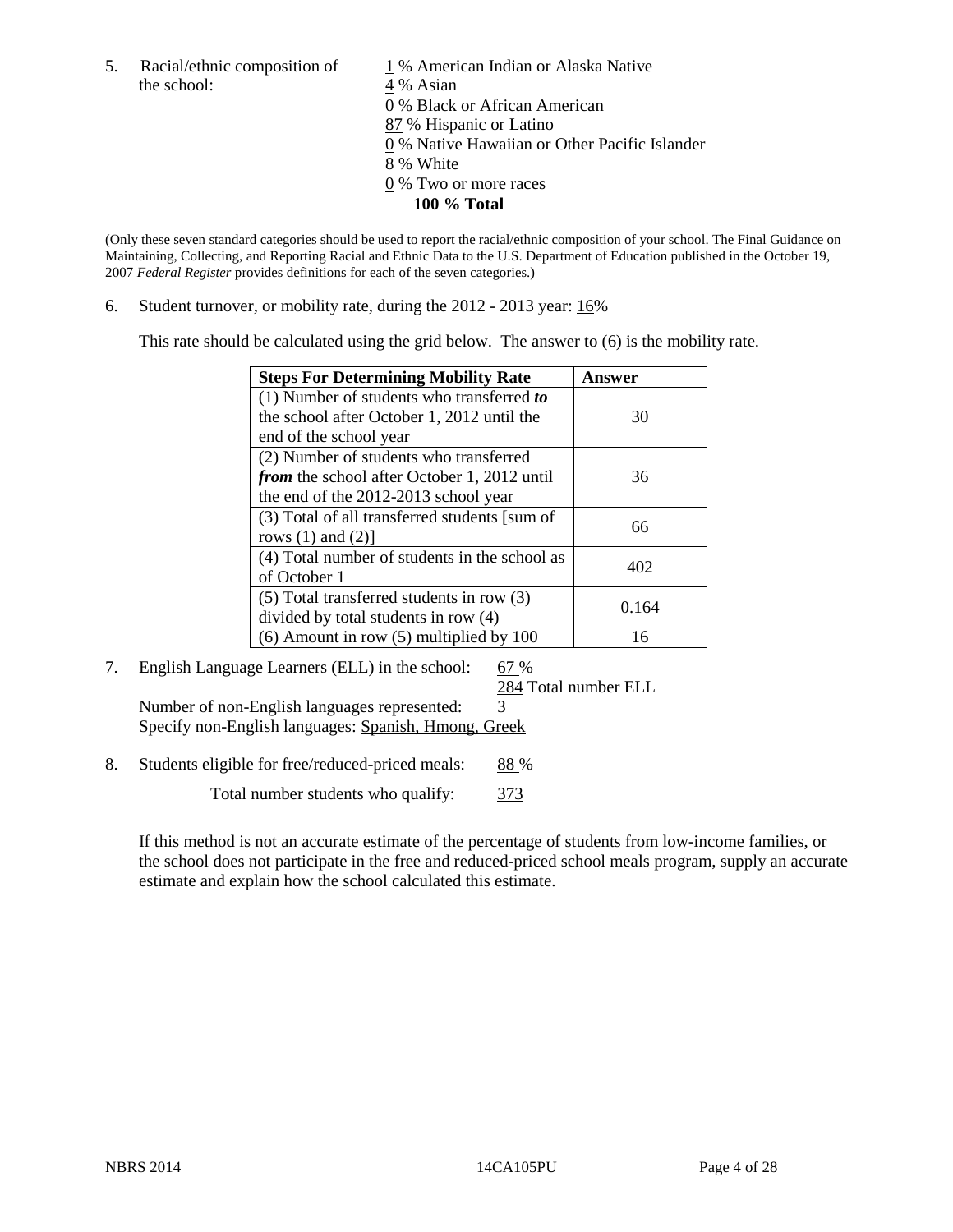### 21 Total number of students served

Indicate below the number of students with disabilities according to conditions designated in the Individuals with Disabilities Education Act. Do not add additional categories.

| 2 Autism                | 0 Orthopedic Impairment                 |
|-------------------------|-----------------------------------------|
| 0 Deafness              | 0 Other Health Impaired                 |
| 0 Deaf-Blindness        | 10 Specific Learning Disability         |
| 0 Emotional Disturbance | 9 Speech or Language Impairment         |
| 0 Hearing Impairment    | 0 Traumatic Brain Injury                |
| 0 Mental Retardation    | 0 Visual Impairment Including Blindness |
| 0 Multiple Disabilities | 0 Developmentally Delayed               |
|                         |                                         |

10. Use Full-Time Equivalents (FTEs), rounded to nearest whole numeral, to indicate the number of personnel in each of the categories below:

|                                       | <b>Number of Staff</b> |
|---------------------------------------|------------------------|
| Administrators                        |                        |
| <b>Classroom</b> teachers             | 19                     |
| Resource teachers/specialists         |                        |
| e.g., reading, math, science, special |                        |
| education, enrichment, technology,    |                        |
| art, music, physical education, etc.  |                        |
| Paraprofessionals                     |                        |
| Student support personnel             |                        |
| e.g., guidance counselors, behavior   |                        |
| interventionists, mental/physical     |                        |
| health service providers,             |                        |
| psychologists, family engagement      |                        |
| liaisons, career/college attainment   |                        |
| coaches, etc.                         |                        |
|                                       |                        |

11. Average student-classroom teacher ratio, that is, the number of students in the school divided by the FTE of classroom teachers, e.g.,  $22:1$   $24:1$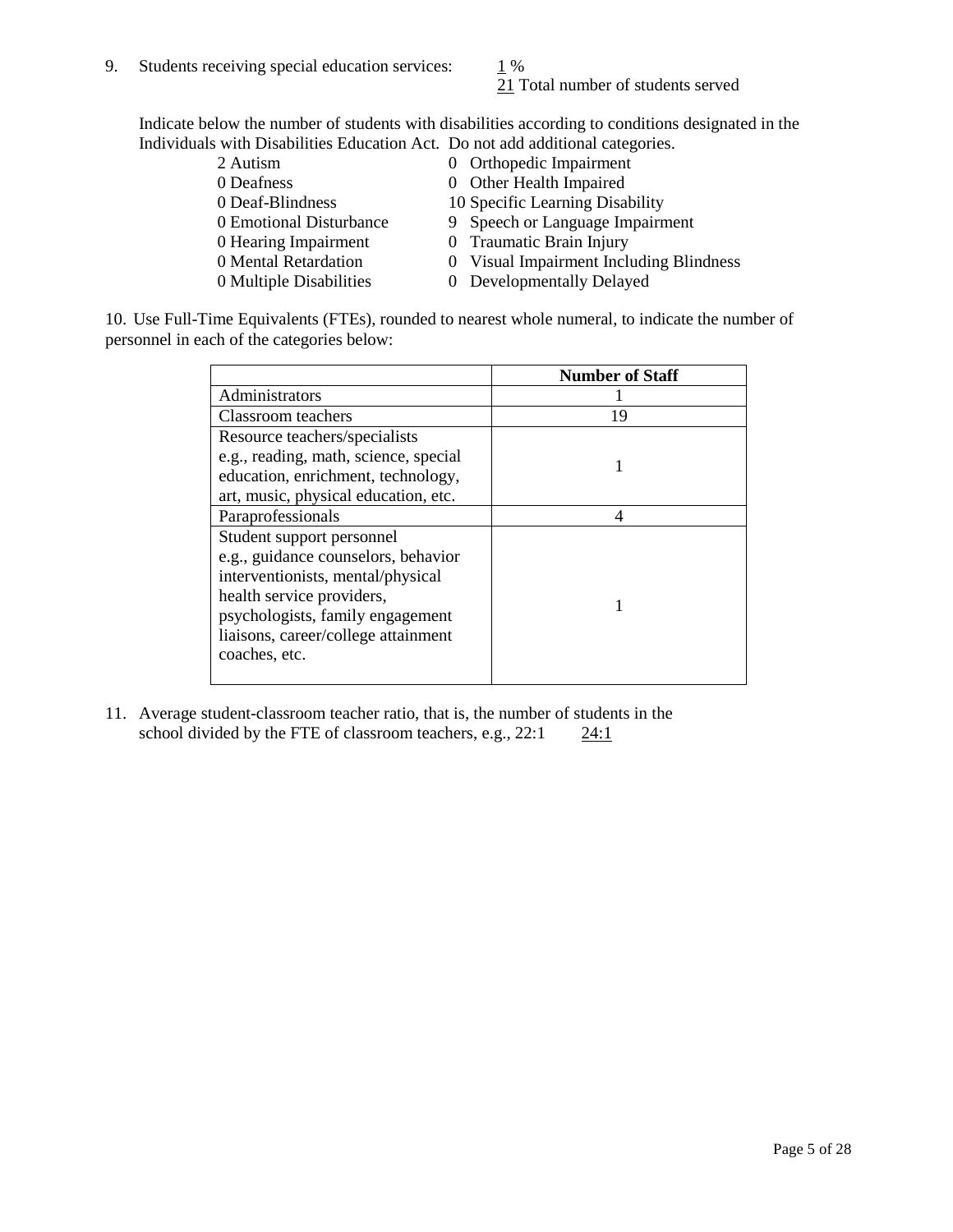12. Show daily student attendance rates. Only high schools need to supply yearly graduation rates.

| <b>Required Information</b> | 2012-2013 | 2011-2012 | 2010-2011 | 2009-2010 | 2008-2009 |
|-----------------------------|-----------|-----------|-----------|-----------|-----------|
| Daily student attendance    | 96%       | 97%       | 77%       | 90%       | 94%       |
| High school graduation rate | 0%        | 9%        | 0%        | 0%        | 0%        |

#### 13. **For schools ending in grade 12 (high schools)**

Show percentages to indicate the post-secondary status of students who graduated in Spring 2013

| <b>Post-Secondary Status</b>                  |    |
|-----------------------------------------------|----|
| Graduating class size                         |    |
| Enrolled in a 4-year college or university    | 0% |
| Enrolled in a community college               | 0% |
| Enrolled in career/technical training program | 0% |
| Found employment                              | 0% |
| Joined the military or other public service   | 0% |
| <b>Other</b>                                  | 2% |

14. Indicate whether your school has previously received a National Blue Ribbon Schools award. Yes  $No \underline{X}$ 

If yes, select the year in which your school received the award.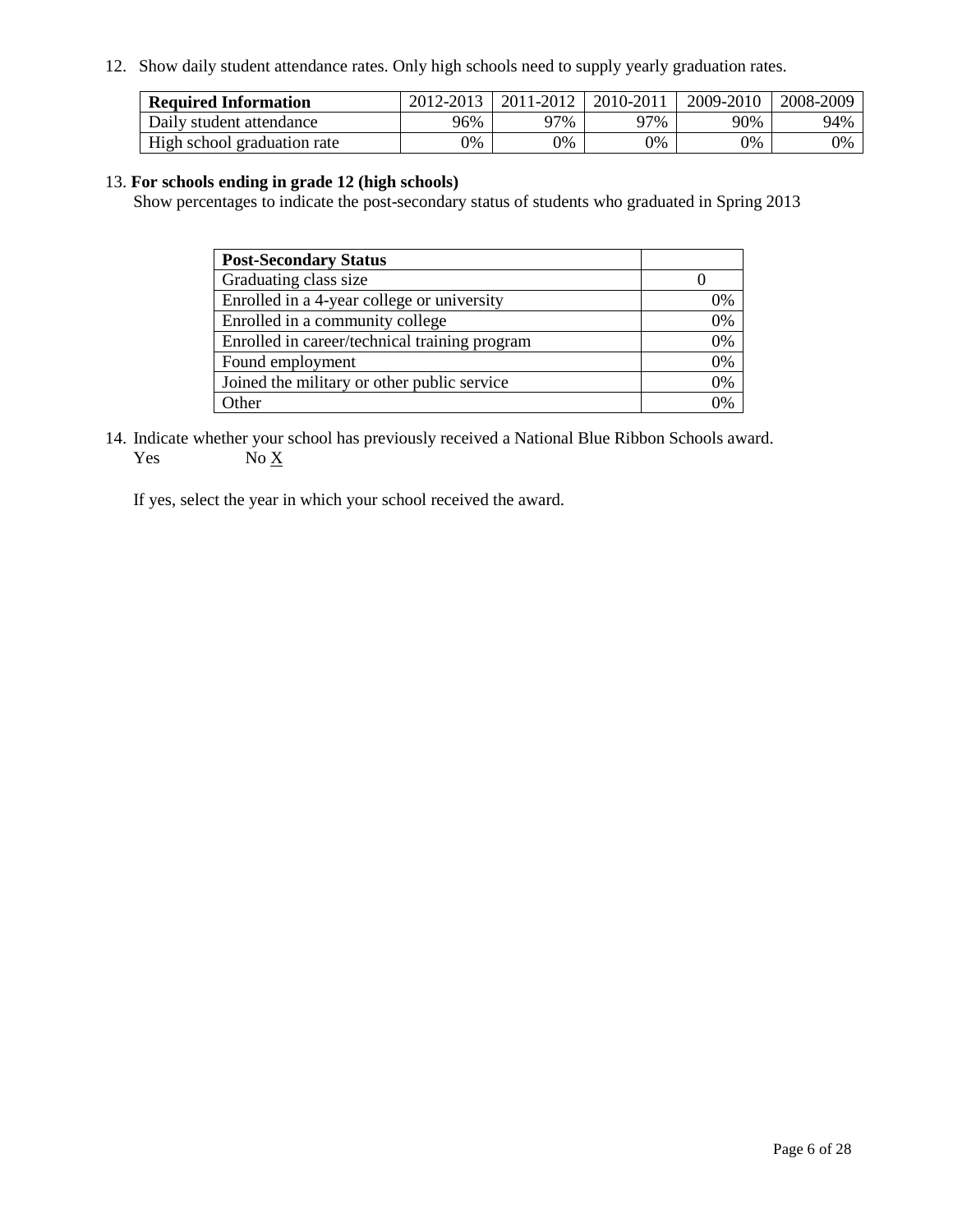### **PART III – SUMMARY**

Frank Sparkes Elementary School is located in the center of the San Joaquin Valley in California. Our school opened in 1960 and is the second in this small community. Frank Sparkes is a rural school that serves a huge English Language Learner population. Our demographics are 87% Hispanic, 4% Asian, 8% White, and 1% African American and American Indian. This community suffers from high crime and high poverty with 88% of our students eligible for free/ reduced- priced meals. The residents of this community face many social pressures and barriers. However, our mission at school is to create a safe and encouraging environment to enable our students to have perseverance, discipline, and the ability to devote their time to their studies so that they may have more lifestyle opportunities in the future.

We became an exemplary school in 2010 reaching the 800 mark. We had steady gains from 2007 but really hit our stride during the 2009 testing cycle and have been since gaining ground. Presently our school has an API of 841 and we are currently ranked 6th in Merced County. The key to our success is the dedication and collaboration of the teachers and principal to research and implement best practices that are successful for our student population. Through careful scrutiny of the data and the execution of action from our analysis, the API scores rose consistently: 2007: 724; 2008: 754; 2009: 731; 2010: 801; 2011: 806; 2012: 830; and 2013: 841.

Our teachers are great motivators who encourage students. Classroom instruction is standards based, carefully planned and delivered. Teachers use the "I do, we do, you do" model with random questioning and checking for understanding. All students are held accountable for learning the content. Standards are posted on the wall, documented with tally marks each time the standards are taught, and students are told what standards their lesson covers. In addition to regular classroom instruction, an after school program (After School Education and Safety Program, ASES) is offered to enable students to get additional help with their assignments, provide enrichment opportunities, and be given a safe environment while some of our parents are still at work. Our migrant students have the opportunity to attend school on Saturday to provide more instruction to gain ground that is often lost when they move due to agricultural reasons.

Extensive data analysis is the tool that enables the teachers and principal to guide the school in the direction for student success. Data from the state test, formative and summative classroom assessments, quarterly benchmark assessments, and information from computer educational programs provide us with valuable information on strengths and weaknesses of each student. Teachers and the principal meet regularly to collaborate about trends found in the data, effective practices, reteaching, interventions, spiraling, and enrichment. Using this information, we are able to tailor instruction to meet the needs of all students.

Many of our students come from homes where the parents do not have high school diplomas. To create a culture of valuing education, we have put goals and celebrations into place to shape the behaviors and build an intrinsic love of learning. First of all, students who scored proficient or advanced on the state test in the spring begin the new school year in the fall with a fun trip to celebrate their accomplishment. On the last Friday of each month, these students are continually rewarded with something special to keep this spirit alive. Academic competitions are held twice a month with grade level students competing against each other. Rewards are given to students who meet their monthly goals in reading. Students are also honored quarterly for mastery of grade level goals. It has become fun to learn.

Our school is Blue Ribbon worthy due to the fact that we have demonstrated that socioeconomic disadvantaged backgrounds and language obstacles are not barriers to students' academic success. Data driven instruction, collaboration, teamwork, creating excitement about learning, celebrating success, and building a culture of valuing education are the keys to students' academic achievements.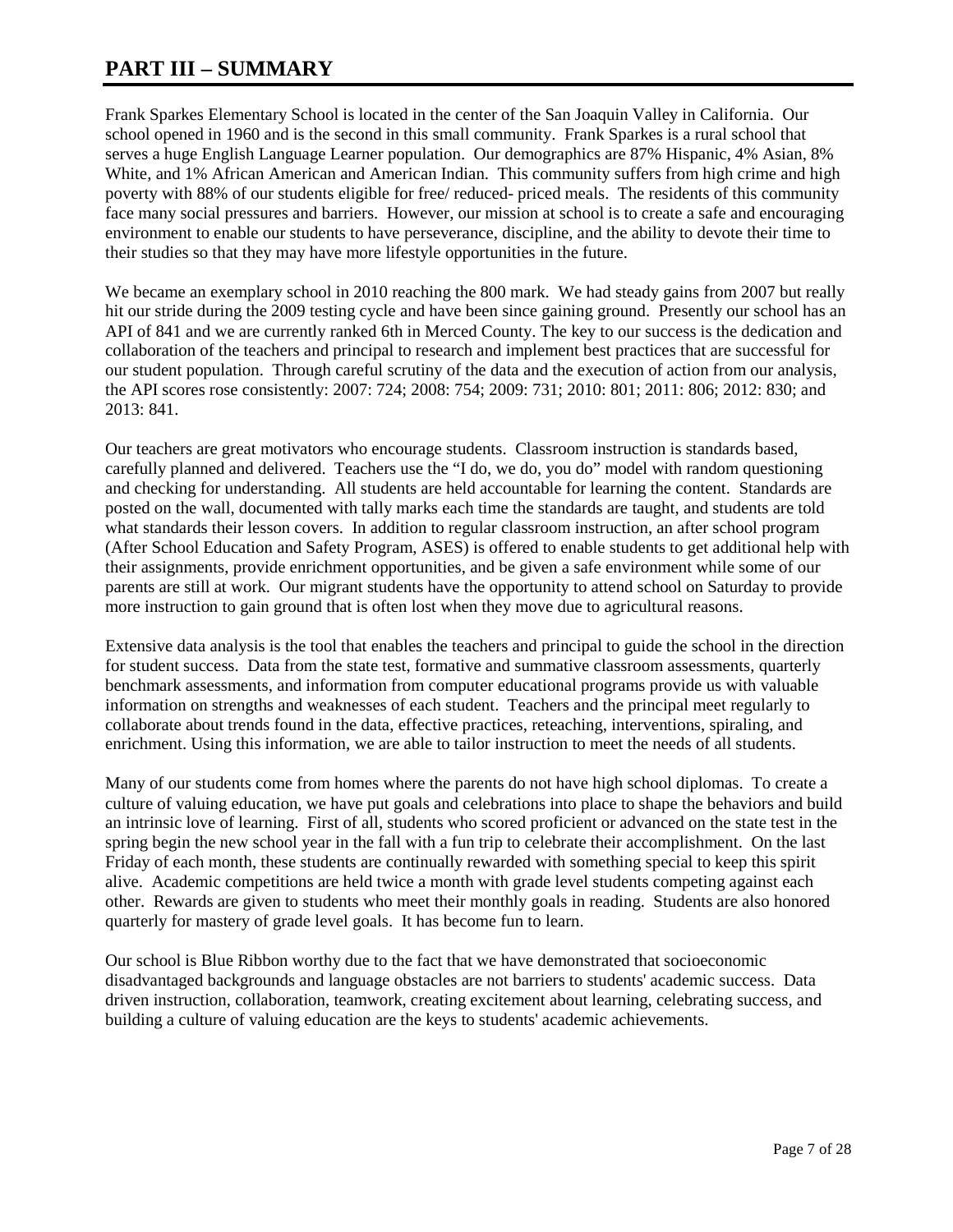#### **1. Assessment Results:**

a) California has defined what students should know at each grade level in the California State Standards. Frank Sparkes students, along with all California students, are tested yearly in the spring with the California Standardized Testing and Reporting (STAR) test on the state standards for second through fifth grades. Student performance levels include (with slight variations by grade level and subject): Advanced: 395-600; Proficient: 350-394; Basic: 300-349; Below Basic: 236-299; and Far Below Basic: 150-235.

Student scores are measured with the Academic Performance Index (API) and the Adequate Yearly Progress (AYP). The Academic Performance Index (API) is part of the Accountability Progress Reporting (APR) system which integrates reporting results for state and federal accountability requirements and includes information about the state, LEAs, schools, and numerically significant student groups. One of the key features of the API is that it is based on an improvement model with assessment results from one year compared to the results of the next. The API scores may range from 200 to 1,000 with an 800 score considered the statewide performance target. The API assigns school wide and student group targets and growth annually. Frank Sparkes has not only consistently surpassed the 800 goal for four years, but has also earned the rankings on a 10 point scale, with 10 the highest score, with a statewide rank of 6 and a similar schools rank of 10. The AYP scores report if a school has met all AYP criteria including numerically significant student groups, participation rates, and percent proficient for both ELA and mathematics. Frank Sparkes students have consistently met all AYP criteria for several years including 2006, 2007, 2010, 2012, and 2013. Scores at or above 350 are considered to be proficient.

b) The school's API score dropped 19 points in the 2008-2009 testing cycle due to the fact that a large percentage of our students were not reading at grade level. Gains were quickly made after the 2009 testing cycle by pushing reading in kindergarten, first grade, and second grade. The goal is for kindergarteners to be able to read by the end of kindergarten. School wide, the acceptable performance level is proficient or advanced. Students that are below these two proficiency levels are given Data Chats between teachers, students and the principal to ensure students know exactly what they need to do to move to the next proficiency level. We look at everything to help our students be successful.

Another factor in California including Frank Sparkes is the high number of English Language Learners. This factor not only impacts learning to read but also to understand instruction in general. Students must be taught using a variety of strategies to learn conversational as well as academic English language and vocabulary. While the students are learning English, there is also the factor that parents may not know English which impacts help at home with assignments.

In addition, essential academic skills at each grade level are isolated and targeted to be taught explicitly to students to ensure grade level proficiency is met by students at the end of the year. Accelerated Reader is mandated and every student in 2nd-5th grade has a target reading goal every month. All data from the Waterford, SuccessMaker, and Study Island computer learning programs, teacher observation, targeted grade level skills, and grade level assessments are monitored frequently in order for teachers to intervene. All students performing below grade level are identified and given explicit instruction with a support teacher in a small group to target their needs. Students that need intensive instruction are also recruited for the after school program for remedial sessions. Information from all of these sources provide data to gauge student progress and used to drive instruction for students as a class, grade level, and as individual intervention.

Parents at the beginning of the school year are invited to attend a grade level expectation workshop so they know what the students are going to learn and need to master at the end of the school year. Parents are given strategies and tips on how to help and work with their kids at home.

The plan to close the achievement gap is to look at all the data and work on areas of academic deficiencies for the subgroups. Many of our students fall into two subgroups: free and reduced-price meals and English language learners which brings attention to two significant issues that tend to impact high achievement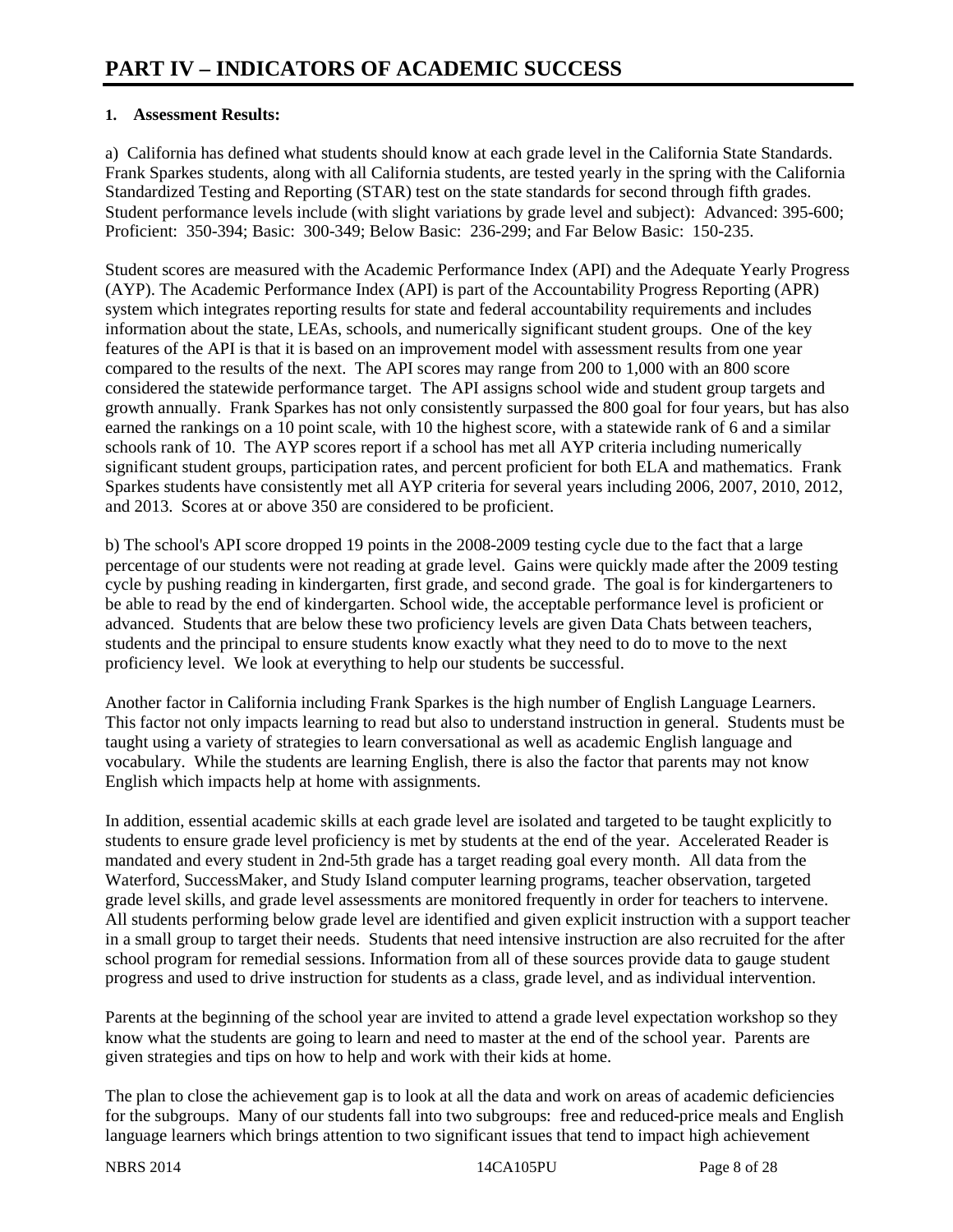levels. Through careful scrutiny of the data and a clear game plan, the API scores rose consistently: 2007: 724; 2008: 750; 2009: 731; 2010: 801; 2011: 808; 2012: 831; and 2013: 841.

#### **2. Using Assessment Results:**

The education of every student is carefully analyzed throughout the year. Each year begins with data analysis of the state test given the previous spring. Careful analysis reveals not only individual student achievement, but gives teachers class-wide information regarding student performance to plan for the new year. Teachers see class trends on all of the California State Standards in regards to strengths and weaknesses of standards mastery. This data also provides information about interventions that may be needed for individual students. Also at the beginning of the year, students who are English Language Learners are given the CELDT test to determine their English levels in order to schedule ELD time daily by language level and grade level.

Teachers then begin the year and each unit with formative assessments and conclude with summative classroom assessments common to the grade levels that are given at regular intervals in order to measure student growth over the unit of study. Quarterly, the teachers administer common Benchmark Assessments which cover material taught over the course of the year. Teachers share this data from common assessments through collaboration about effective practices, reteaching, interventions, spiraling, and enrichment at regularly scheduled grade level meetings. A support teacher provides small group interventions which are prescribed by the grade level teachers. This intervention time is provided daily and is flexible for student needs and those involved.

The computer lab is utilized daily by all grade levels. The teachers design the course studies for each student with specific standards. There was tremendous student improvement by utilizing Success Maker, Waterford, Study Island, and Accelerated Reader programs for a variety of reasons. First of all, formative assessments are given to determine the levels of each student. Once their level is identified, the program automatically adjusts to the student's level of need and allows them to progress at their own pace in an engaging manner. The computer programs also reteach the concept if needed until the students achieve mastery, which is considered 80% or better.

There are also Hall of Fame assessments given that are specific necessary skills required for each grade level. The students are tested throughout the quarter on the prescribed skills. The data for these assessments are also analyzed quarterly for student mastery and interventions.

The parents are informed about the progress of their students in a variety of ways. First of all, at the beginning of the year, parents are invited to Back to School night to inform them about student expectations for the upcoming year. At parent conferences, parents confer one on one with the teacher about the state assessment results and any concerns about achievement levels. Parents also have access to Accelerated Reader at home to check their child's reading progress at any time.

#### **3. Sharing Lessons Learned:**

We hosted a Study Island workshop for our district because of our experience in using this program. Teachers from throughout the district came to learn about the benefits of this program in the area of student achievement and useful data for planning student individual needs.

Some of Frank Sparkes teachers also share their expertise with teachers on site, district wide, and with other county schools in the Beginning Teacher Support and Assessment (BTSA) program. This program is a state program to help new teachers learn their craft while under the watchful eye of a veteran support provider. These teachers collaborate to attain and share knowledge of best practices.

The staff has an open door policy to share with any interested parties about the practices and materials utilized that enable our students to be successful. We had teachers come from a neighboring district to observe ELD practices in our kindergartens and first grades. We utilize many ELD strategies such as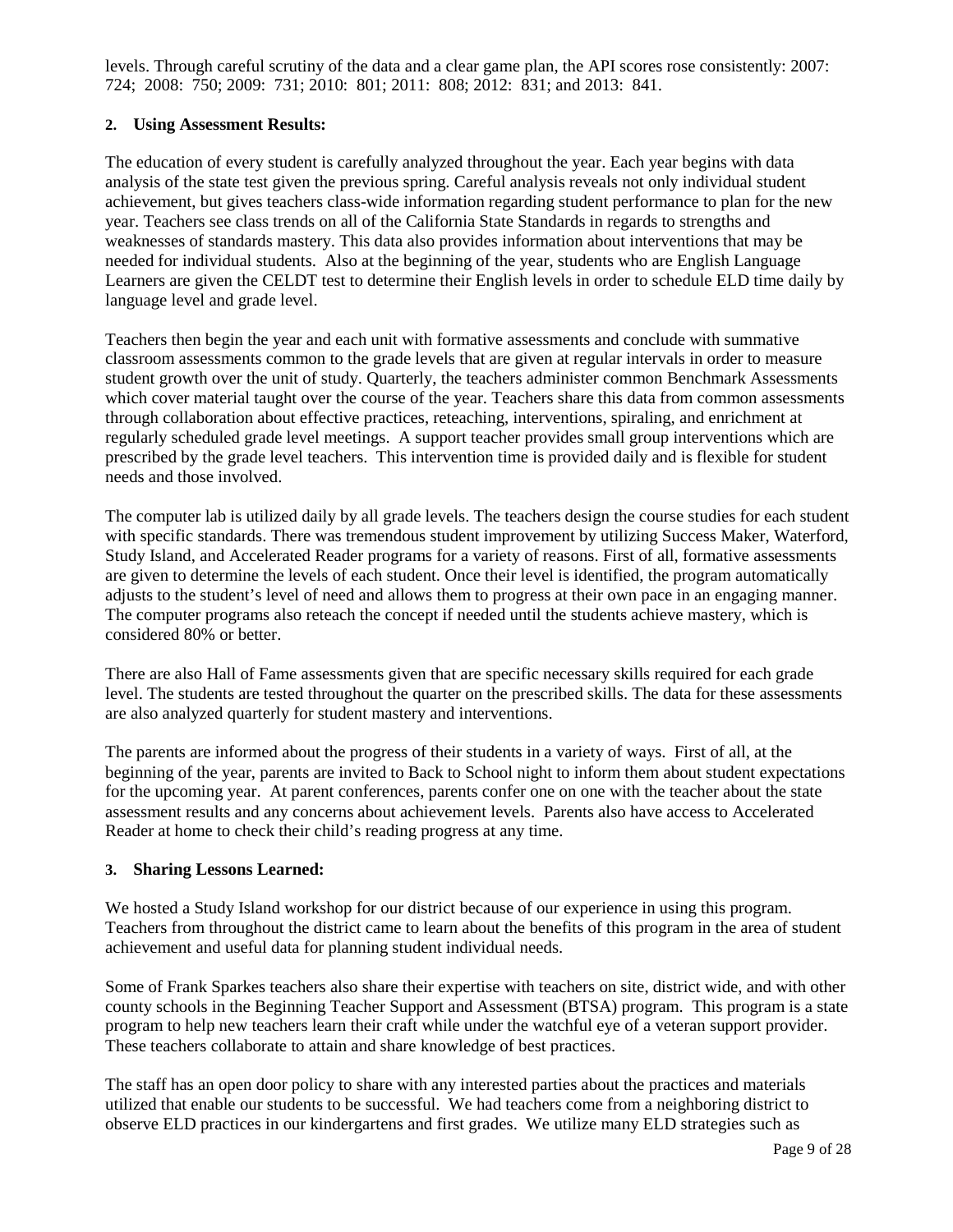Houghton Mifflin Universal Access materials, SDAIE, graphic organizers and pictures, comprehensible input, realia, TPR, and explicit vocabulary development.

One of the hallmarks of the staff of Frank Sparkes School is the urgency of high achievement and student expectations. The staff takes great pride in their collaboration skills and willingly coming together for the common cause. We are not willing to let any child fall through the cracks and are committed to closing the achievement gap with our diverse population.

#### **4. Engaging Families and Community:**

Meet the Teacher begins our outreach to gain parent involvement. The doors of the classrooms are opened while the teacher is preparing before the first day of school to give parents an informal opportunity to meet and talk to the teacher. Back to School night in September is another opportunity early in the year for parents. Parents are welcomed into the classrooms and learn about the expectations and standards to be learned over the course of the year.

Parents are welcome to visit the school any time, but we do have some special events for parents to be informed or entertained. Parent teacher conferences are held to have one on one discussions with the parents about their children. The parents are given the results from the state STAR tests given in the spring with teachers explaining the results, concerns, and achievement levels. Parents are also informed about any assessments given up to that date and what information the data reveals. We also have a STAR Celebration with parents invited to celebrate the success of the students on the spring testing. It is a big event with a DJ, decorations, and a celebratory atmosphere. Students that achieve the rankings of proficient and advanced are introduced. Students scoring at least 500 receive a medal and a perfect score of 600 students receive a trophy.

Accelerated Reader nights by grade level are conducted by the librarian and teachers. Parents are invited to learn about the AR program, goals for the student, class and school, purpose of AR, and rewards. Parents learn about book levels and how to help their children select books appropriately.

Hall of Fame awards are given to students for mastery of grade level standards or skills. Parents are given a list of the criteria so they are also able to help their children achieve this award. Each quarter, the students that mastered some of these goals are recognized and parents are invited to attend.

Parents are also invited to attend Site Council meetings, student performances, and sporting events. Several times a year, we showcase the accomplishments of our students at the district board meetings. We have presented high scoring students from the state test, speech and writing festival contestants, and some students shared their classroom projects. Parents attend these presentations proudly. Parent workshops are held on a variety of topics by county agencies.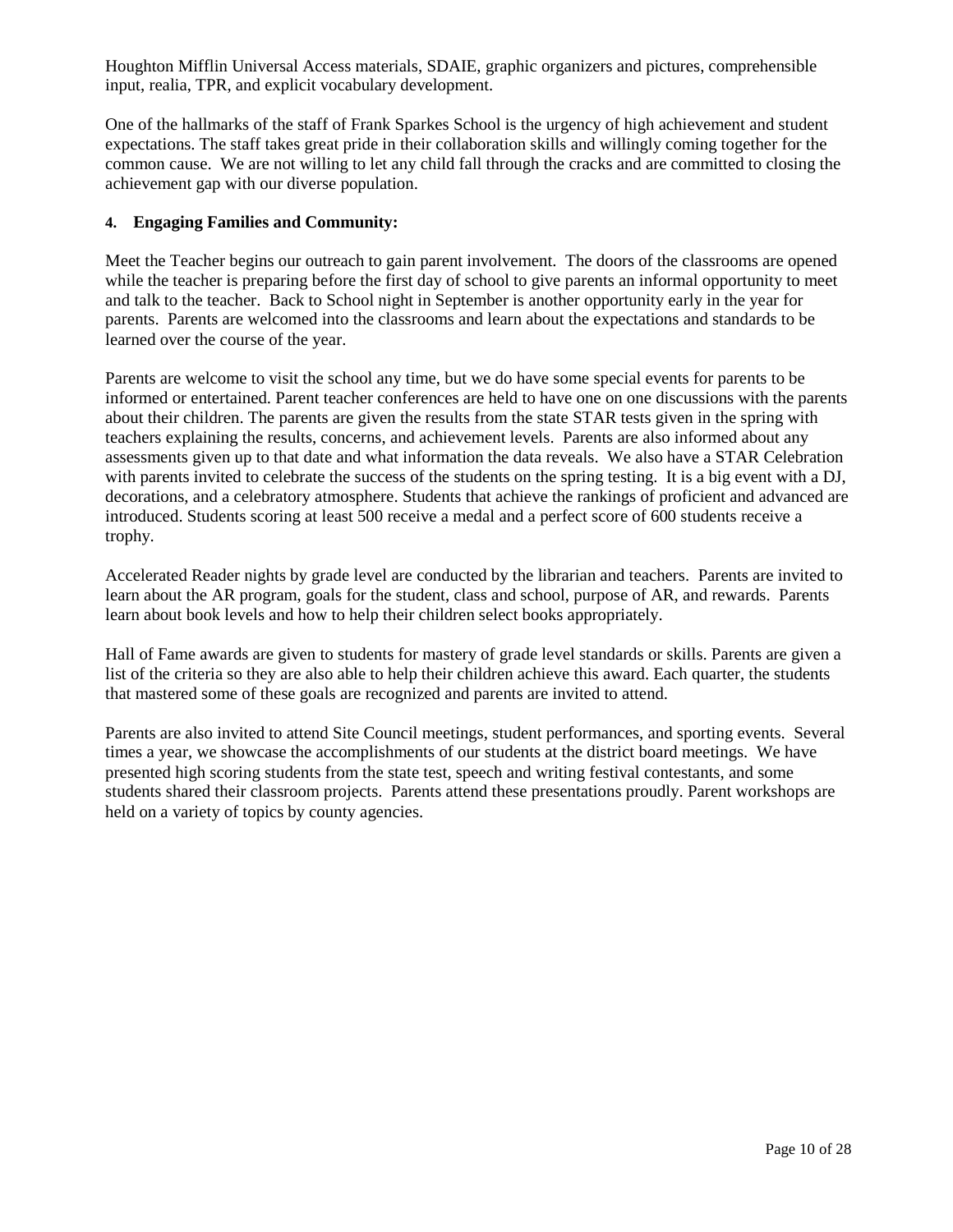#### **1. Curriculum:**

The California State Standards are the driving force of our instructional practices and aligned state adopted curriculum materials. State standards and objectives are posted and stressed; students speak in complete sentences; and academic language is the standard. While teachers have the autonomy to utilize a variety of instructional strategies and materials, all instruction is standards based and purposeful. Differentiation is encouraged to enable all students to capture the learning objectives. Direct instruction is the formative mode of lesson delivery before allowing the students to practice their newfound knowledge. Common formative, summative, and benchmark assessments are administered and data scrutinized to track student achievement. Group projects are done regularly in which students learn to solve problems and how to work as a team. Each year, every grade level takes at least one field trip that correlates to some area of study.

Our district's reading program is from Houghton Mifflin. The district teachers and reading coaches are trained in Reading First which is a program that provides for training for kindergarten through third grade teachers based on scientific reading research. This research identified five essential components of effective reading instruction which targets phonemic awareness, phonics, vocabulary development, reading fluency, and comprehension. Teachers also created district pacing guides for reading during these meetings. The teachers incorporate these skills into the lessons daily using the Houghton Mifflin text as well as supplemental materials. There are also Universal Access materials that have been effective for our second language learners which are a substantial portion of our student body. Reading is a component of Success Maker and Study Island computer programs which enable students to work at their level and refine their skills in an interactive environment. Students are also required to meet reading goals using the Accelerated Reader program. School-wide, all students have a goal of reading a certain number of books over the course of the year at 80% or better proficiency.

Harcourt is the publisher of our district's mathematics series. The skills and areas of study are standards based and vertically aligned. The focus is on basic math skills in all operations and every student has daily math facts practice to reinforce these skills. A variety of strategies are utilized for students to have deep number sense including the use of manipulatives, group problem solving, and number talks which go beyond simply knowing the algorithm. Students are encouraged to solve problems and provide step by step details about the method they used to come up with their answer. The "I do, we do, you do" method of instruction which the Harcourt math book follows, encourages students to find more than one way of solving a problem. The text was also chosen because of including word problems which allows students to practice their reading and comprehension skills along with higher leveled thinking. Success Maker and Study Island also include mathematics practice which enables students to work on standards based lessons at their level.

The social studies materials are from the Harcourt Reflections series. These are aligned to the state standards and frameworks which covers topics that range from the neighborhood and community in kindergarten through United States history in fifth grade.

Macmillan/ McGraw-Hill is the publisher of our science curriculum. Science topics spiral from grade level to grade level to provide deeper understanding over time. The major focus throughout these topics is relating the lessons to real life in order for students to understand and appreciate the world around them.

Our students all perform in at least one visual/ performing arts program per grade level per year. The shows range from holiday songs to patriotic songs to talent shows. Parents and the community are invited and these events are well attended. Students work hard and enjoy being in the spotlight.

All students receive time for physical education every day in addition to morning and lunch recess. The importance of physical activity and healthy eating is discussed not only in science class but also in the daily menu for the cafeteria. Student activity is stressed not only for having a healthy body but movement also increases student attentiveness in the classroom which correlates to higher achievement for the students.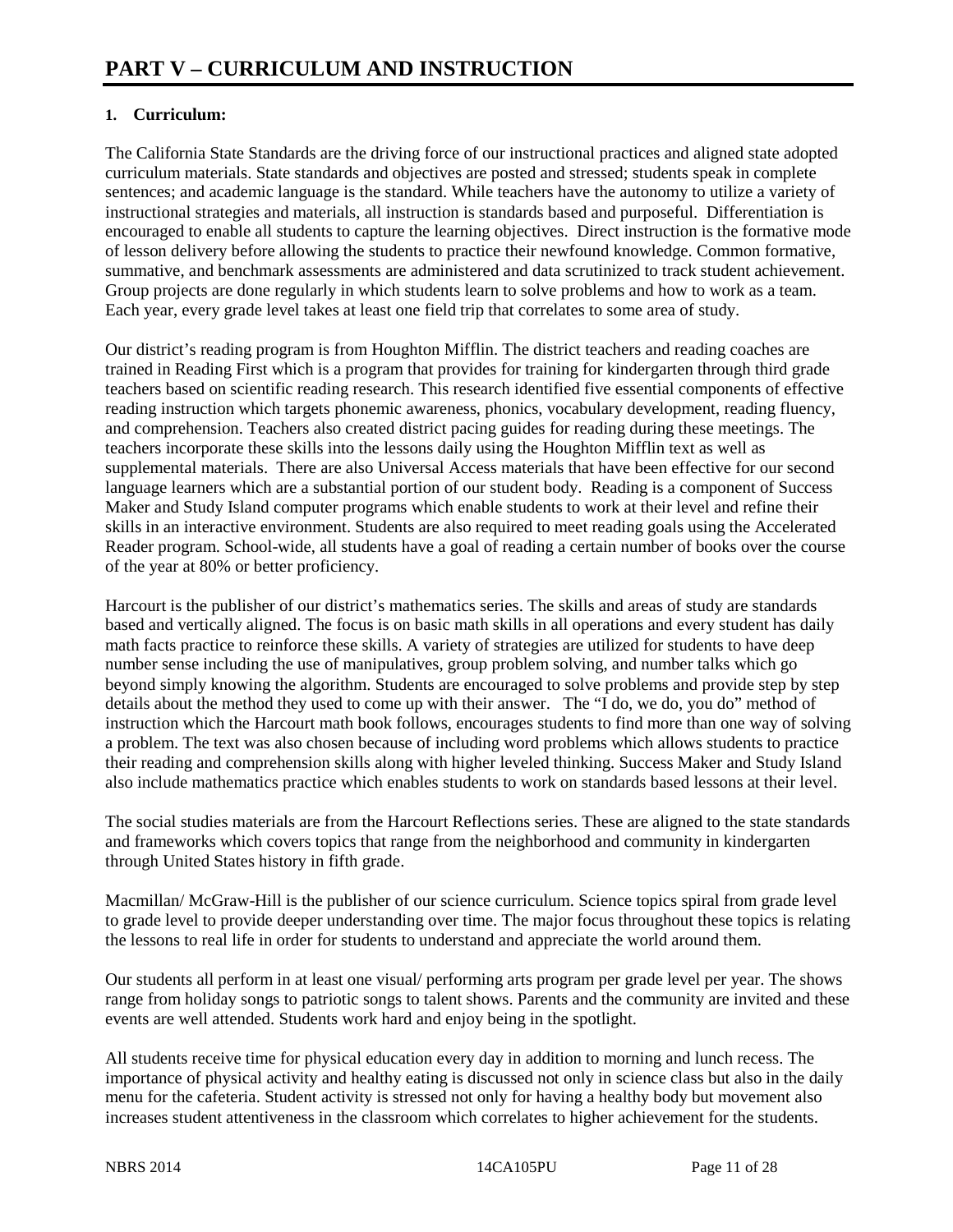#### **2. Reading/English:**

For the last five years, reading has been the premiere task for all teachers. Our educational leader has impressed on every teacher the importance of reading. Every other discipline depends on the student being a fluent, avid reader. From preschool through kindergarten and the primary grades, teachers work to make sure that their students have all the essential skills necessary to succeed in reading.

The lower grades teachers of Frank Sparkes Elementary School focus on print readiness, phonology, dolch lists, and learning the fundamental skills of reading. The children are started in the Accelerated Reading program during their early years. In this program, the students are encouraged to read at their own level. Every child is rewarded for meeting and reaching individual goals that are set weekly, monthly, and quarterly.

The upper grades build on the solid foundations that the primary teachers have established. Most students are reading on or very near grade level. Most students are able to meet grade level fluency expectations. Upper grade teachers use math, science, and social studies texts to build more informational test reading skills. Reading is expanded to be an essential part of every lesson taught.

The upper grade students are expected to read numerous books during the month. The students are required to read all genres. The students' extensive reading helps to develop deeper lexicons of English words. They are encouraged with word play in the classrooms. Context clues and generalizations help to create larger background knowledge for a framework of word acquisition. Goals met are celebrated with enthusiasm and rewards.

The Hall of Fame creates a culture that lifts up the child who works hard. Skills in all critical areas of education are identified. The skill sets are broken down to small attainable goals. The students are given many opportunities to excel in the attainment of the skills. Parents are asked to take part in the child's success by helping the student to achieve each skill set. This develops into a unique partnership with the community. The community values the efforts of both the teachers and the students and an ethic of achievement develops. The Hall of Fame is a cyclic symbol of dedication to the future of Frank Sparkes' students and their achievement.

#### **3. Mathematics:**

Frank Sparkes Elementary School is currently using the Harcourt math program and 3 in 1 practice books. The practice book includes a spiral review and problem solving worksheets which require students to explain in words how to solve problems, and detailed step-by-step instructions for solving a variety of mathematical problems.

The teacher's manual comes with an EL kit which includes vocabulary activities, picture cards, and sentence strips. In the teacher's manual and student books, the standards and objectives are listed at the beginning of each lesson.

The student textbook includes detailed graphic step-by-step instructions. Also included are guided and independent practices. At the end of each lesson is a section on achieving the standards. We like the "I do, we do, you do" method of instruction which the Harcourt math book follows, encouraging students to find more than one way of solving a problem. We also chose this book because it includes word problems which allow students to practice their reading and comprehension skills, along with higher leveled thinking.

The main focus in mathematics is on basic math skills. In grades 3-5, teachers are departmentalized to allow teachers to plan more in-depth and specialize in their field. There are a variety of strategies to help engage students to acquire foundational mathematics skills. Students are rewarded for specific math accomplishments and mastery in the quarterly Hall of Fame recognition assemblies which includes parent participation. Achievements are posted in the cafeteria throughout the year. Students also compete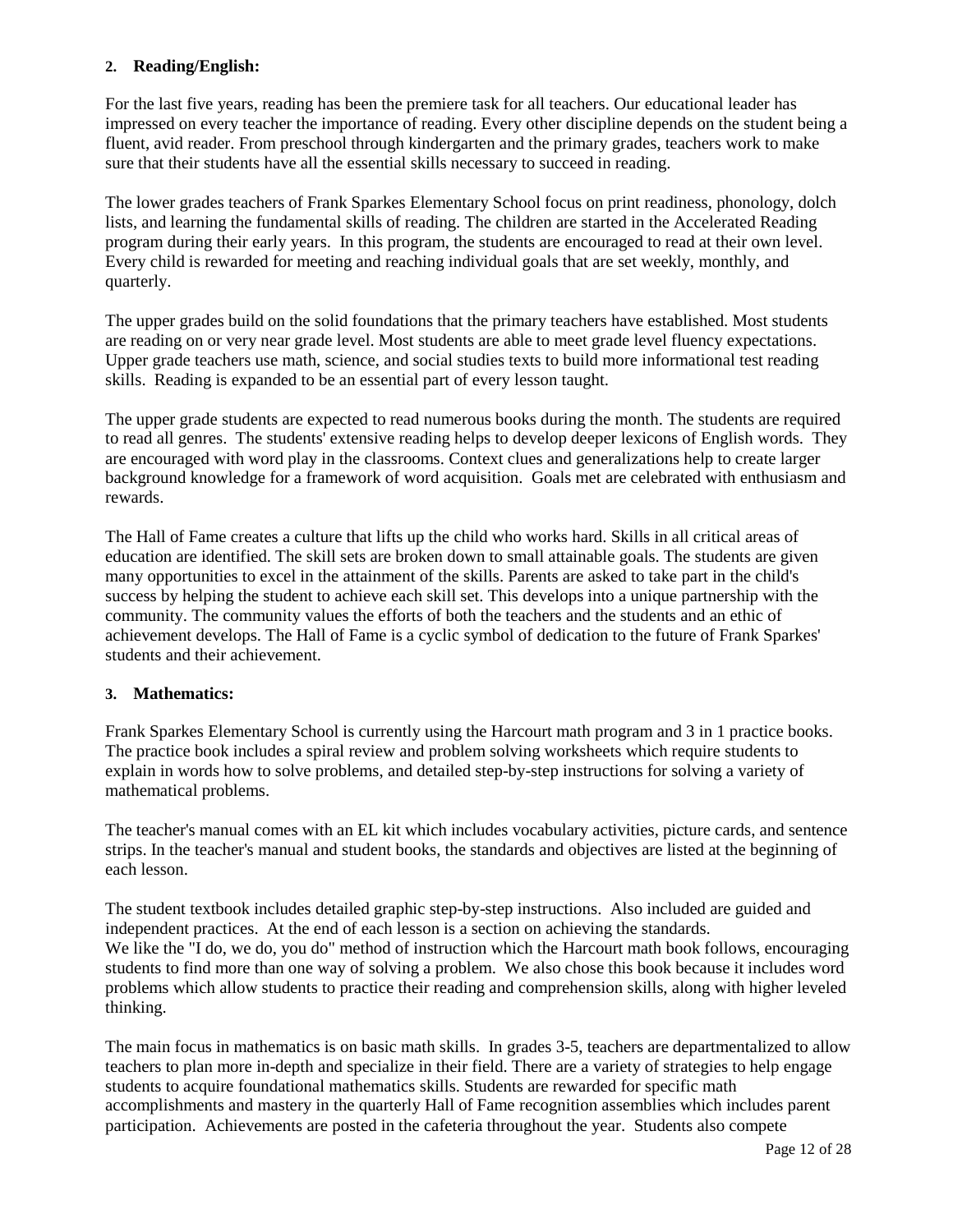individually and against other grade level classes in Rumbles twice a month. Using Study Island and SuccessMaker computer programs with the help of the computer tech enables us to analyze their math strands and focus on areas of weaknesses and strengths in the computer lab and classroom. Students are able to work at their ability through the fluctuations of the computer programs. In the classroom, 3 minute timed tests for addition, subtraction, multiplication, and division are universal activities. Students who were struggling on any particular area work one-on-one or in small groups with the teacher or support provider using a variety of methods, including the use of manipulatives. Students also have access to peer tutoring, cross aged tutoring, and additional help in the after school program.

Recently, we have discovered that struggling students are responding in a positive manner to the Common Core teaching methods. Students are responding positively to Number Talks and group projects that involve students explaining their reasoning and methods for finding the answer to a problem. Students interacting to share ideas of how to solve problems provides for deeper understanding and learning that there isn't always only one way to solve a problem.

#### **4. Additional Curriculum Area:**

The Frank Sparkes Preschool is a valuable launching pad for future student success to prepare our students adequately for the rigors of school. We offer a morning and an afternoon session of twenty-four three and four year old students in each session. Teachers design a purposeful curriculum which covers many social and academic skills.

The core curriculum is tied to the California Preschool Learning Foundations and the California Preschool Curriculum Framework. Children's learning is guided by the teacher's careful planning to be developmentally appropriate, individually meaningful, and inclusive of children with disabilities or other special needs. Central to the education of young children, the experiences include relationships within the classroom and school, partnerships with the family, and play as the primary learning context. Students have a variety of settings such as whole group, small group, outdoor play, and individual choice times every day. Students are encouraged to do things for themselves and become aware that they are capable people. Students are also taught to follow routines, to take turns, to be respectful of others, and to control their impulses.

Students' progress is individually documented in the Desired Results Developmental Profile (DRDP). There are seven domains that are scored for each child: self and social development, language and literacy development, English language development, cognitive development, mathematical development, physical development, and health. Each domain is scored exploring, developing, building, or integrating.

Many of our students come from Spanish speaking homes so English language instruction is their first exposure to English which benefits them greatly when they come to kindergarten. In the area of language, students begin to study phonology, semantics, and syntax as they learn about the letters and sounds while putting them in context. Stories are read and speaking is encouraged as students work on assembling sentences verbally and comprehending stories. Students learn the alphabet, letter sounds, and how to write them. These basic skills are required to prepare students for the rigor of the kindergarten curriculum. While the preschool curriculum does include phonics, semantics, and syntax, the kindergarten curriculum builds on these skills with students reading emergent-reader books. Kindergarteners also produce writing of opinion pieces about the books they have read. The ability to carry on collaborative conversations is also a kindergarten standard in the Common Core. Therefore, students in preschool learn many of the prerequisite skills to prepare for kindergarten.

Mathematics vocabulary is valuable knowledge from preschool and beyond. Introduced in preschool are number words, names for shapes, attributes, and comparing quantities. Young children are capable of comparing sizes and counting items. In kindergarten, students are expected to count to 100 by ones and by tens or even count beginning from a number other than 1. Kindergarteners solve addition and subtraction problems, including word problems, using objects or drawings. In geometry, students in kindergarten build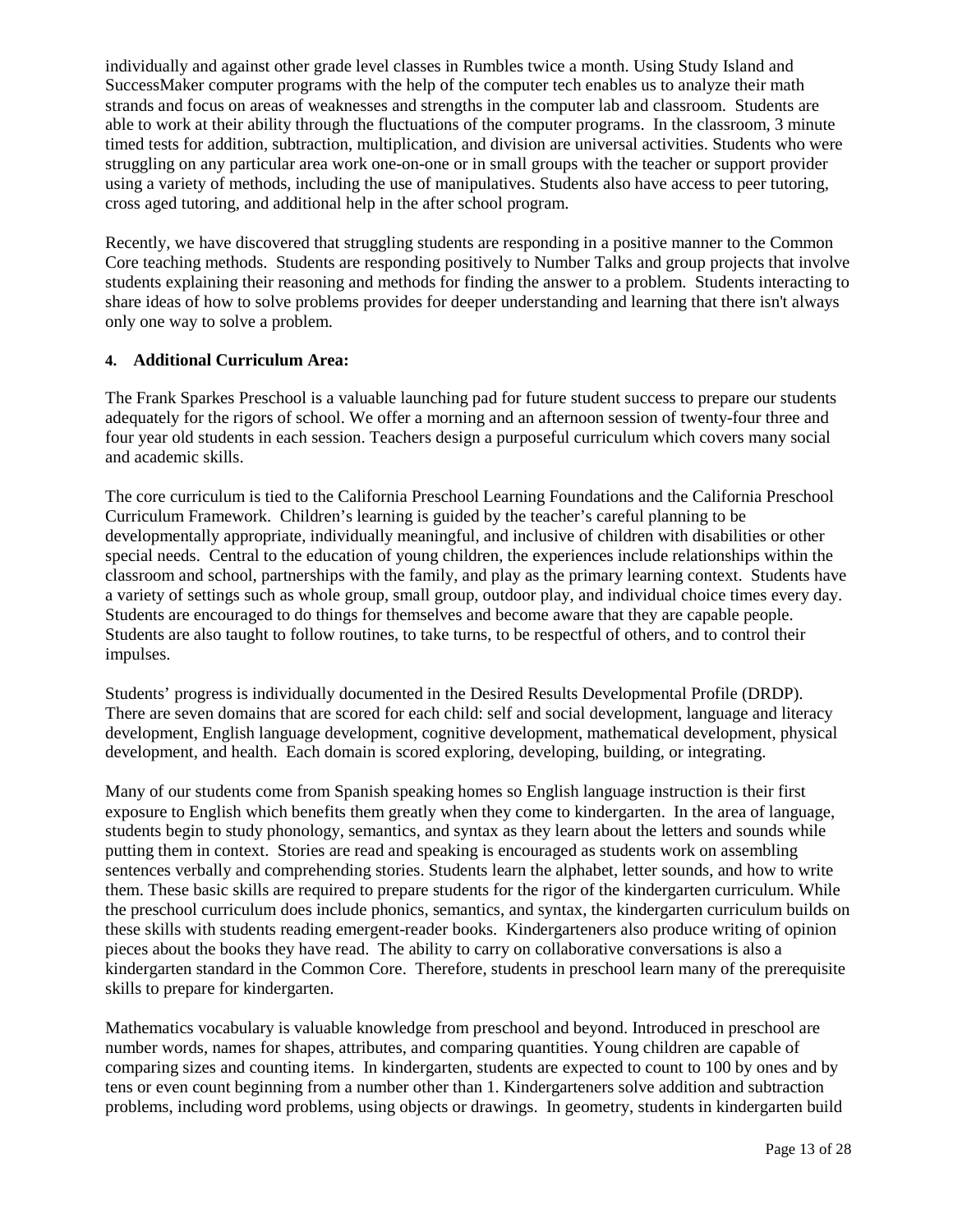on preschool knowledge of shapes to identify shapes as two-dimensional or three-dimensional and using simple shapes to make other shapes such as triangles side by side to create a square.

Experience with the world around them is an important teacher to the preschool child. Our students go on many trips to everyday places. In October, the students went to the pumpkin patch to learn about plants. They have also taken trips to the fire station, post office, and the Castle Airbase Museum. The classroom is required to have living things for the students to help care for and study. Our preschool teachers mindfully construct their lessons to be hands on and actively provide a variety of experiences in the areas of language, math, art, music, physical education, nutrition, and others.

Preschool opens the students' eyes to the wonders of the world around them and utilizes their natural curiosity to put them on the track of becoming lifelong learners. A carefully designed preschool prepares the students to have a better prepared kindergarten experience. The data from our kindergarten teachers has proven that the students that attend preschool are more successful overall than the non-preschool students. Kindergarten has evolved into so much more than socialization of yesterday. It has become what many of us thought of as the first grade curriculum. Attendance in preschool provides the foundation that makes school an interesting and fun event.

Science is another area in which students at Frank Sparkes excel. Not only have students consistently scored high in science, but they have been recognized by the Merced County Superintendent with awards for #1 Science CST scores in the county.

A child's intrinsic curiosity about the world around them is a natural starting point to anchor science studies. The Macmillan/ McGraw-Hill science curriculum is utilized and aligned to the California State Standards. A variety of instructional strategies are implemented to help students attain high achievement in learning. Teachers use direct instruction, hands-on activities, field trips, Study Island computer program, and other supplemental materials. Students from the UC Merced Science, Engineering, and Technology team (SET) have visited the campus to provide demonstrations and activities to engage the students. Before its closure two years ago, students also went to the Challenger Learning Center of the San Joaquin Valley and the Challenger Children's Museum which offered experiences in science not normally available in a school setting. Students could pretend they were on a space mission with different students assigned to different team roles. Students also had a large variety of other hands-on activities to explore at the museum.

Technology often is not available to our students at home due to low socio-economic reasons, but it is used extensively at school to provide students with engaging interactive lessons. Teachers utilize California Streaming videos which are readily available to present content in real life applications. Each second to fifth grade classroom is equipped with a Promethean Board which provides interactive lessons. Study Island provides engaging instruction and game like assessments which reinforces classroom activities.

The after school ASES program reinforces all curricular areas, including science. Students excitedly explored the properties of matter through Oobleck, were captivated studying pH, dry ice bubbles, and other hands on activities that reinforced classroom instruction.

Technological tools and hands-on experience enable students to have a deeper understanding about science and how the world around them works. Our students know that science is not just for scientists in white lab coats. We are all scientists because science is in everything in the world around us.

#### **5. Instructional Methods:**

We believe that teaching is more effective if a teacher has a choice to teach according to his or her strength. Therefore, for the past five years from second to fifth grade, we are departmentalized with a team teach rotation with a partner teacher. For example, a teacher focuses on math and teaches math to his or her grade level, and the partner teacher focuses on language arts and teaches that to his or her grade level. The principal, teachers, computer technician, librarian, and other staff all work collaboratively and dedicate their time and effort for the students.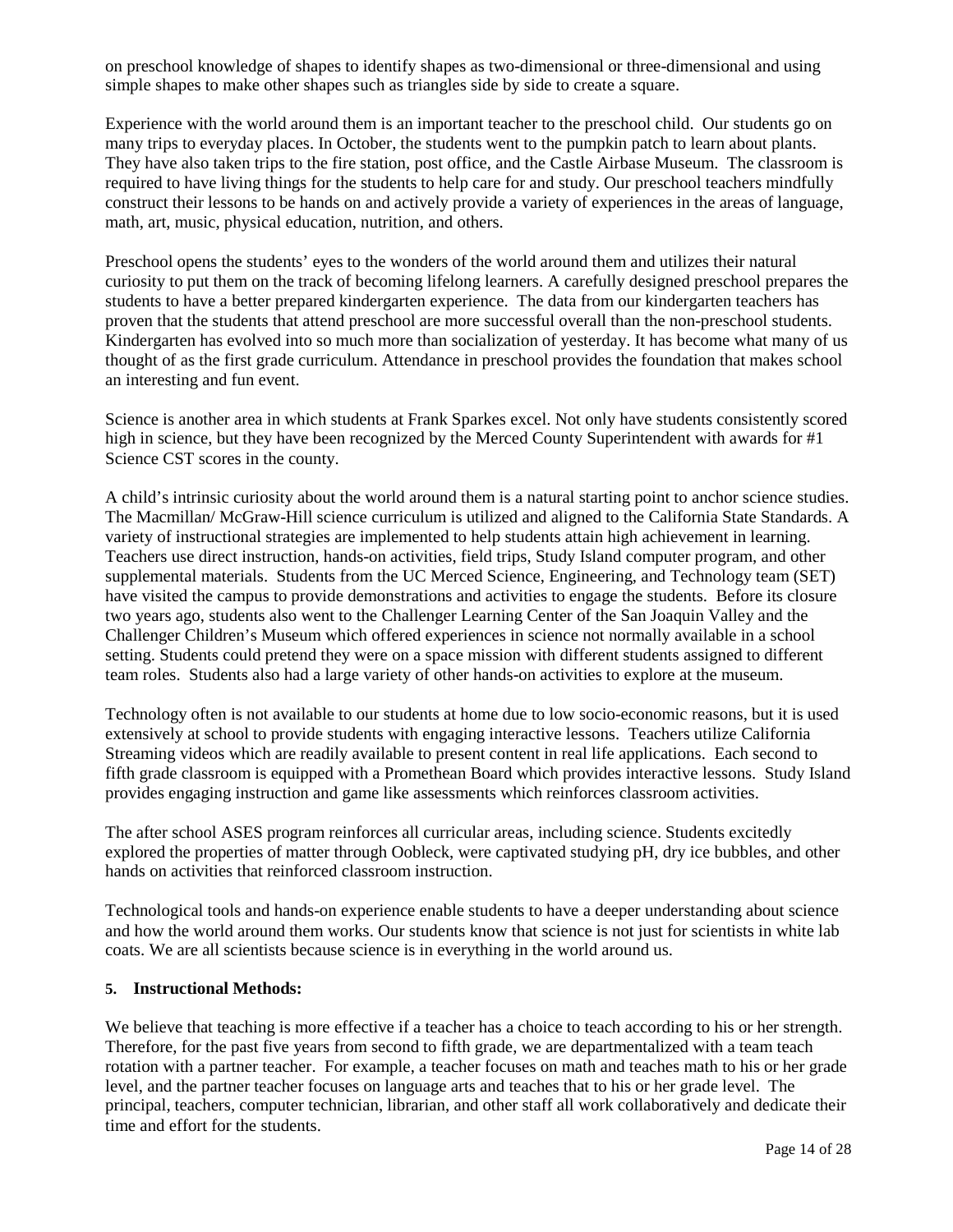Many different teaching strategies are practiced in our school to fulfill the students' academic success. However, direct instruction has stood out to be the most effective one for our students. For example, the I Do, We Do, You Do, and assessments are taking place in all classroom settings. Manipulative, hands on, and visualization are practiced all the time to engage students.

The California State Blueprint is utilized as the guide for everyone to follow ensuring all students with different cultural backgrounds and abilities have an equal opportunity to maximize their academic success. This guideline includes assessments at the beginning of the year in CELDT, SuccessMaker, and Accelerated Reader. The assessment information reveals the student levels in vocabulary, spelling, fluency, and math. This information enables the teachers to plan their lessons to meet an individual's needs. In addition, intervention is also planned for students who are found to be very low in a particular subject area.

The data from the California English Language Development Test (CELDT) is used to classify the students by ability in speaking, listening, reading, and writing in English so they can be taught effectively according to their level. Time is set aside each day to separate students by grade level and ability level in English to target their English skills.

The use of the computer lab and the Waterford, Success Maker, and Study Island programs is one of the most effective tools that helped accelerate our instruction in reading and math. A goal was set for each individual student and the programs would target their areas of need. Due to the 75 computers in the lab, several classes attend at the same time which enables one teacher and the computer technician to monitor students while the other teachers pull students aside for individual instruction.

#### **6. Professional Development:**

The hardworking staff at Frank Sparkes Elementary School is dedicated to their profession and the concept of being life-long learners. Teachers are provided the opportunity to attend professional development seminars to ensure their students are becoming 21st century thinkers. The district provides our staff opportunities to attend conferences in which new, innovative ideas are discussed. With a variety of conferences from topics ranging from behavior to technology and the Common Core, teachers are learning, growing, and applying new skills in the classroom. Common Core trainings in the areas of math, language arts, and English Language Development, with an emphasis in technology have been priorities the past few years. Teachers attend professional development trainings by grade level in order to create a comfortable, focused learning experience. Science and social studies are often referenced during these conferences, as they are part of the core curriculum and are accessed through reading, math, and ELD lessons. These trainings have greatly assisted teachers and administrators alike by providing information in which we can explore the new common core standards, transition to a new approach for some, and guide students in a shift to a technology based assessment. These trainings provided administrators and teachers with numerous websites to browse.

The various ideas and strategies taken back to the classroom have given teachers the opportunity to explore with their students. For example, professional development on Common Core math has given teachers insight on how to approach this new style of teaching and guide their students through a new frontier of innovative learning. Students are developing their critical thinking skills as well as a deeper level of understanding while learning to think outside the box. As teachers acquire a deeper level of understanding, apply new ideas, and become more comfortable and knowledgeable with the Common Core approach, the students are becoming more confident in their ability to succeed and achieve.

As a staff, we share ideas, website, and lessons. We also collaborate using one-on-one conversations, staff meetings, lunch/ recess breaks, after school meetings, and emails. Anyone can attend professional development trainings, but our staff makes the extra effort to work together as a team to implement the new ideas, refresh old ones, and adapt the information to best fit our wonderful, intelligent students. We have also had training in the SuccessMaker and Study Island computer programs and in using technology such as the use of Promethean Boards.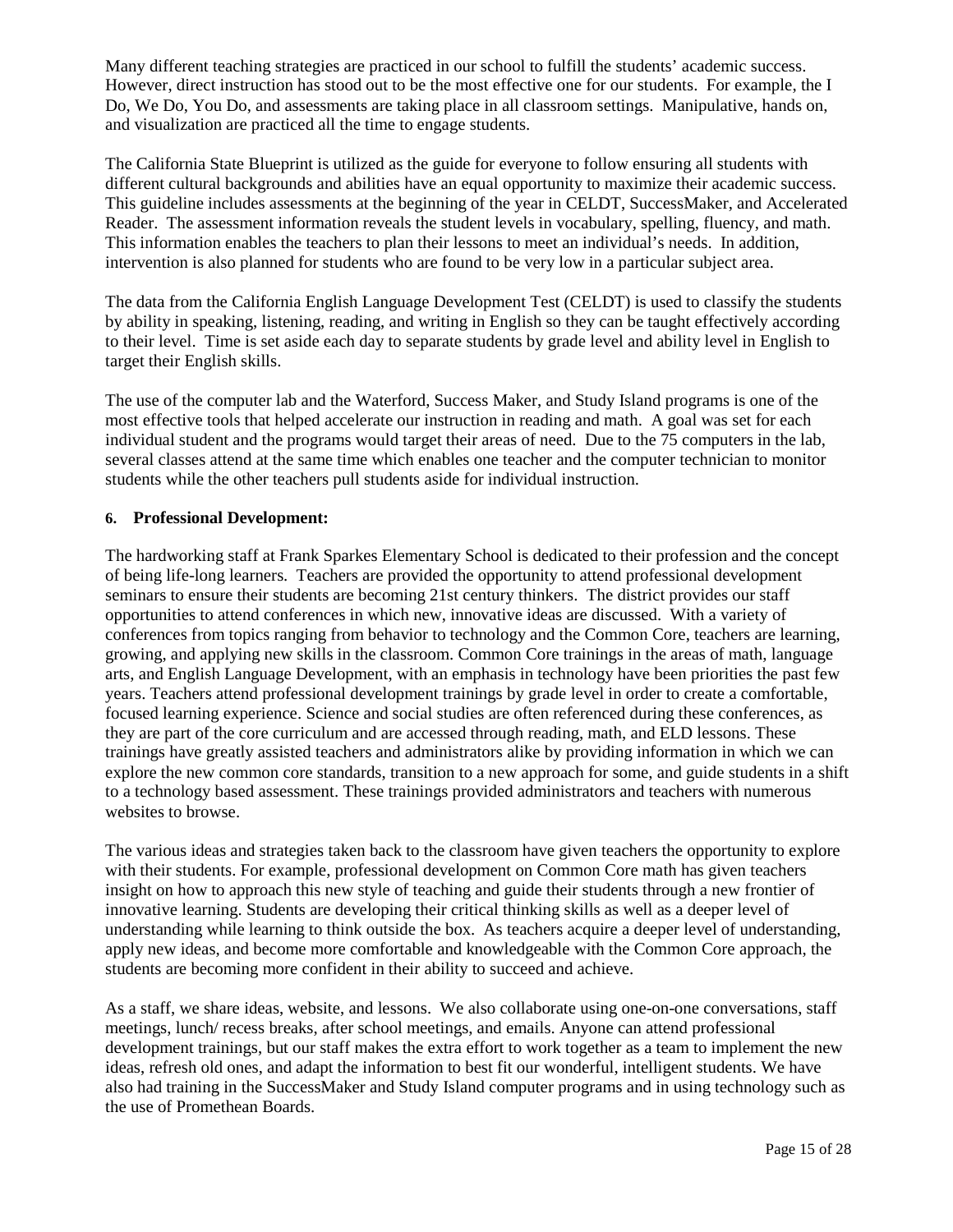#### **7. School Leadership**

The leadership philosophy is that the role of the principal is one of a facilitator who encourages all members of the school staff to work together collaboratively and to investigate and implement practices which are geared to student achievement. The principal is the instructional leader who leads the school in a cycle of continuous improvement. Teachers must be allowed to use their expertise and a variety of tools and materials that heighten student engagement and results in students' increased likelihood of attaining their goals. The norm is respectful interactions between staff members and the students to foster a positive atmosphere.

The structure of the school is one of grade level teams led by a team leader. Scheduled meetings are rotated weekly for the various teams, team leaders, or whole staff. During these meetings, all staff is involved with analyzing assessment data, discussing the needs of students, sharing best practices, and discussing ways to encourage and motivate students. Data analysis is paramount in all curricular decisions to ascertain program and practice effectiveness and in deciding upon a course of action. All staff members are actively involved in a common goal of high expectations for all students. The staff is currently involved in book studies to learn about new practices, research, and the Common Core implementation.

All staff members are responsible to ensure that rules, discipline, and attendance procedures are enforced. The principal is the primary person to ensure severe or frequent discipline issues do not interrupt classroom instruction by conducting investigations and calling parents. Students are made aware of proper conduct and expectations and the consequences if these are not met. The principal also conducts many walkthroughs during the week to examine teaching practices and encourage students to do their best.

At the end of the school year, data is analyzed and school wide goals are proposed for the upcoming year. When the staff returns in the fall, further discussion is held to finalize the plan for the year. Every perspective of the school is examined from classrooms, library, computer lab, and office staff to ensure that students' needs will be met and they will excel in academic excellence.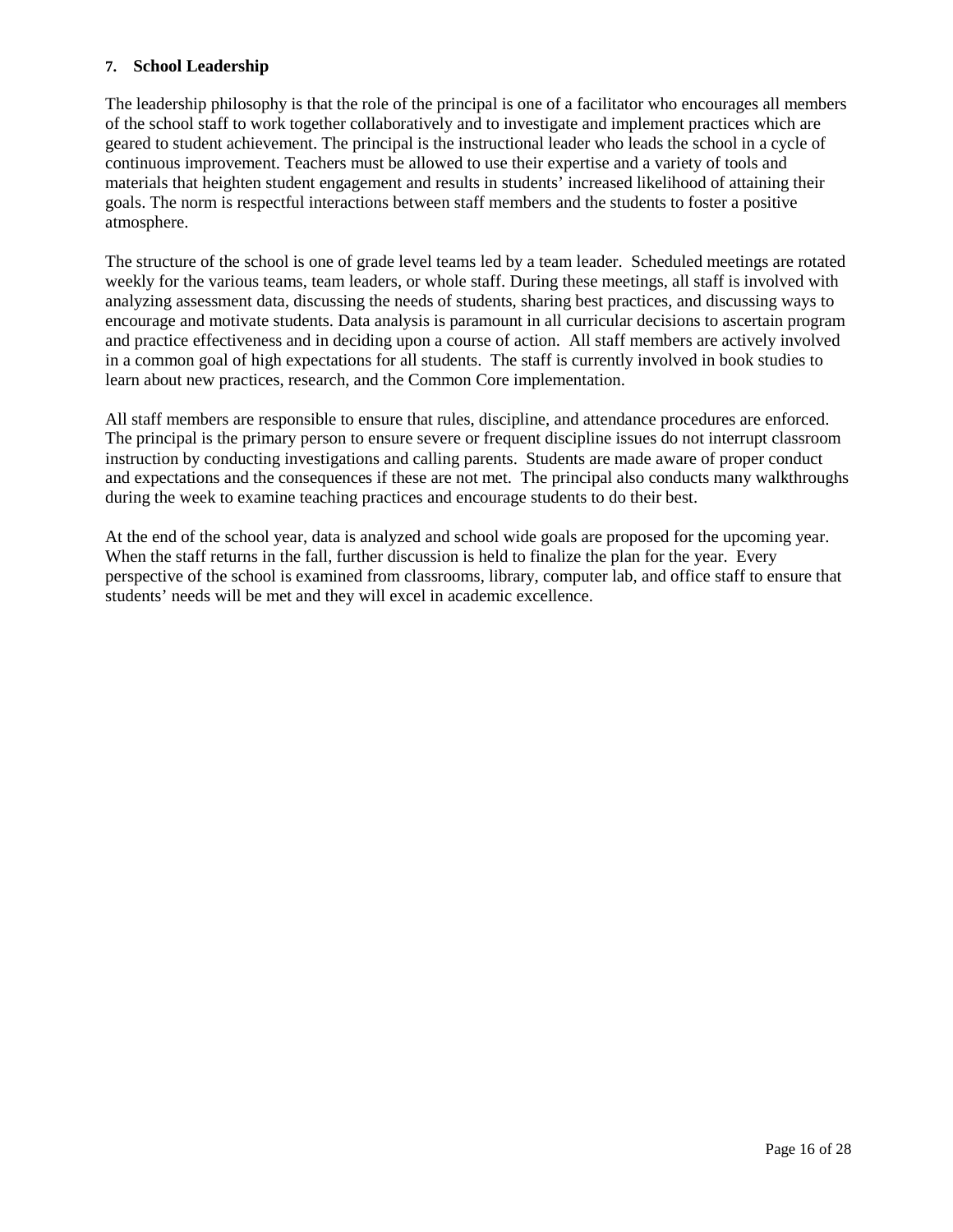**Subject:** <u>Math</u><br> **All Students Tested/Grade:** <u>3</u> **Test: STAR**<br> **Edition/Publ** Publisher: Educational Testing Service

# **All Students Tested/Grade:** 3 **Edition/Publication Year:** 2009

| School Year                      | 2012-2013      | 2011-2012        | 2010-2011        | 2009-2010        | 2008-2009      |
|----------------------------------|----------------|------------------|------------------|------------------|----------------|
| Testing month                    | May            | May              | May              | May              | May            |
| <b>SCHOOL SCORES*</b>            |                |                  |                  |                  |                |
| %Proficient+% Advanced           | 79             | 69               | 77               | 71               | 20             |
| %Advanced                        | 46             | 39               | 48               | 40               | 8              |
| Number of students tested        | 61             | 62               | 52               | 76               | 60             |
| Percent of total students tested | 100            | 100              | 100              | 100              | 100            |
| Number of students tested with   | $\overline{0}$ | $\overline{0}$   | $\overline{0}$   | $\overline{0}$   | $\overline{0}$ |
| alternative assessment           |                |                  |                  |                  |                |
| % of students tested with        | $\overline{0}$ | $\overline{0}$   | $\boldsymbol{0}$ | $\overline{0}$   | $\overline{0}$ |
| alternative assessment           |                |                  |                  |                  |                |
| <b>SUBGROUP SCORES</b>           |                |                  |                  |                  |                |
| 1. Free and Reduced-Price        |                |                  |                  |                  |                |
| Meals/Socio-Economic/            |                |                  |                  |                  |                |
| <b>Disadvantaged Students</b>    |                |                  |                  |                  |                |
| %Proficient+% Advanced           | 80             | 69               | 77               | 71               | 20             |
| %Advanced                        | 47             | 38               | 48               | 40               | 8              |
| Number of students tested        | 60             | 61               | 52               | 76               | 60             |
| 2. Students receiving Special    |                |                  |                  |                  |                |
| <b>Education</b>                 |                |                  |                  |                  |                |
| %Proficient+% Advanced           | 50             | 67               | 83               | 100              | $\overline{0}$ |
| %Advanced                        | 33             | $\boldsymbol{0}$ | 50               | $\boldsymbol{0}$ | $\overline{0}$ |
| Number of students tested        | 6              | 3                | 6                | $\mathbf{1}$     | $\overline{4}$ |
| 3. English Language Learner      |                |                  |                  |                  |                |
| <b>Students</b>                  |                |                  |                  |                  |                |
| %Proficient+% Advanced           | 74             | 63               | 82               | 74               | 16             |
| %Advanced                        | 39             | 29               | 55               | 48               | $\overline{7}$ |
| Number of students tested        | 46             | 38               | 33               | 50               | 43             |
| 4. Hispanic or Latino            |                |                  |                  |                  |                |
| <b>Students</b>                  |                |                  |                  |                  |                |
| %Proficient+% Advanced           | 76             | 69               | 81               | 71               | 22             |
| %Advanced                        | 42             | 37               | 50               | 41               | 8              |
| Number of students tested        | 53             | 51               | 42               | 63               | 51             |
| 5. African-American              |                |                  |                  |                  |                |
| <b>Students</b>                  |                |                  |                  |                  |                |
| %Proficient+% Advanced           | 100            | $\boldsymbol{0}$ | $\overline{0}$   | 50               | $\overline{0}$ |
| %Advanced                        | 100            | $\mathbf{0}$     | $\boldsymbol{0}$ | $\mathbf{0}$     | $\overline{0}$ |
| Number of students tested        | $\mathbf{1}$   | $\mathbf{0}$     | $\mathbf{1}$     | $\overline{2}$   | $\overline{0}$ |
| <b>6. Asian Students</b>         |                |                  |                  |                  |                |
| %Proficient+% Advanced           | 100            | 60               | 60               | 100              | $\overline{0}$ |
| %Advanced                        | 100            | 40               | 60               | 75               | $\overline{0}$ |
| Number of students tested        | $\mathbf{1}$   | 5                | $5\overline{)}$  | $\overline{4}$   | 3              |
| 7. American Indian or            |                |                  |                  |                  |                |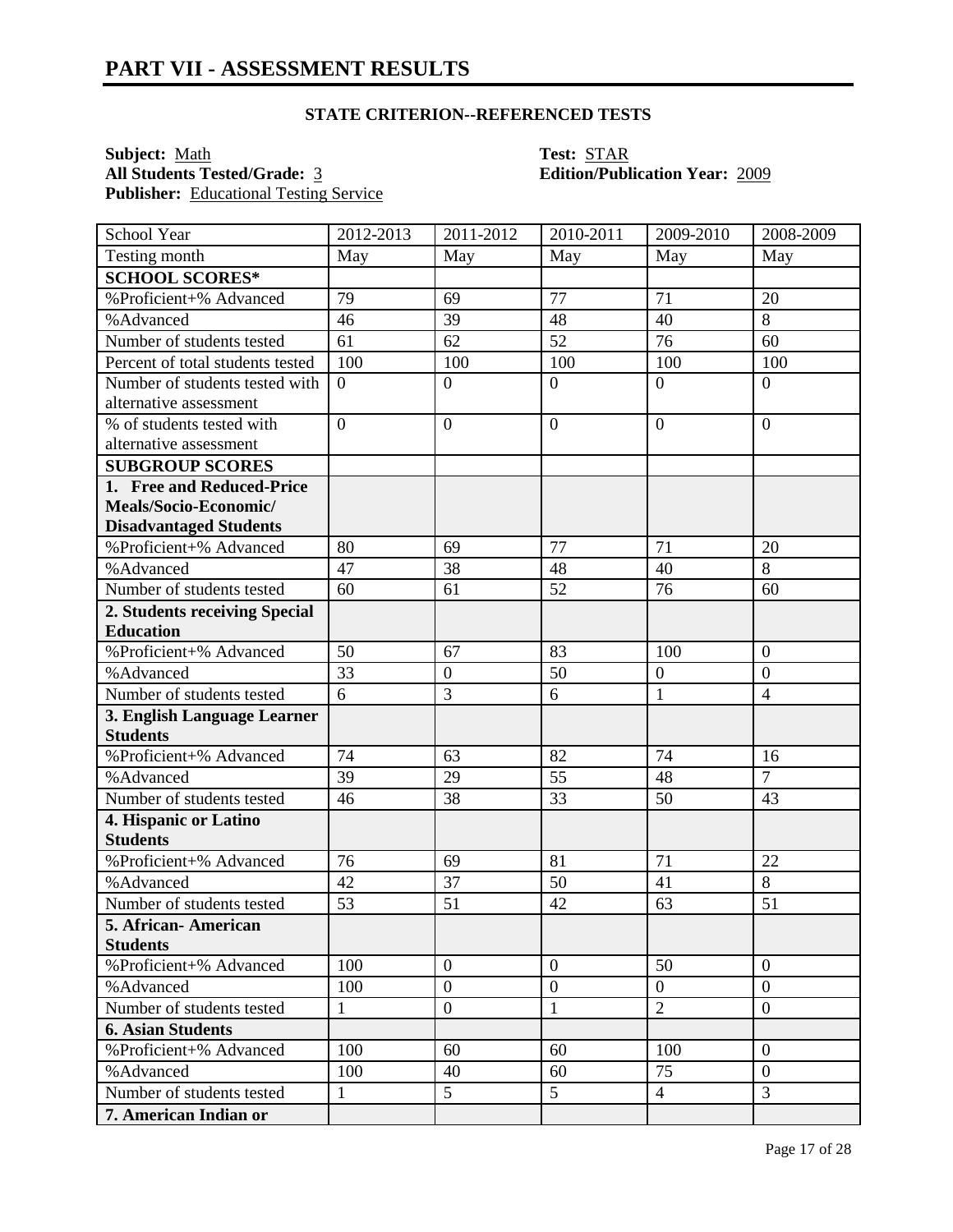| <b>Alaska Native Students</b>    |                |                  |                  |                |                  |
|----------------------------------|----------------|------------------|------------------|----------------|------------------|
| %Proficient+% Advanced           | 100            | $\boldsymbol{0}$ | $\overline{0}$   | $\mathbf{0}$   | $\mathbf{0}$     |
| %Advanced                        | 100            | $\overline{0}$   | $\overline{0}$   | $\overline{0}$ | $\overline{0}$   |
| Number of students tested        | $\mathbf{1}$   | $\boldsymbol{0}$ | $\overline{0}$   | $\theta$       | $\boldsymbol{0}$ |
| 8. Native Hawaiian or other      |                |                  |                  |                |                  |
| <b>Pacific Islander Students</b> |                |                  |                  |                |                  |
| %Proficient+% Advanced           | $\overline{0}$ | $\overline{0}$   | $\overline{0}$   | $\overline{0}$ | $\overline{0}$   |
| %Advanced                        | $\theta$       | $\Omega$         | $\overline{0}$   | $\Omega$       | $\Omega$         |
| Number of students tested        | $\overline{0}$ | $\boldsymbol{0}$ | $\boldsymbol{0}$ | $\overline{0}$ | $\overline{0}$   |
| 9. White Students                |                |                  |                  |                |                  |
| %Proficient+% Advanced           | 100            | 83               | 67               | 80             | 17               |
| %Advanced                        | 60             | 50               | 33               | 20             | 17               |
| Number of students tested        | 5              | 6                | 3                | 5              | 6                |
| 10. Two or More Races            |                |                  |                  |                |                  |
| identified Students              |                |                  |                  |                |                  |
| %Proficient+% Advanced           | $\overline{0}$ | $\theta$         | $\overline{0}$   | $\overline{0}$ | $\overline{0}$   |
| % Advanced                       | $\overline{0}$ | $\boldsymbol{0}$ | $\overline{0}$   | $\theta$       | $\overline{0}$   |
| Number of students tested        | $\Omega$       | $\overline{0}$   | $\overline{0}$   | $\Omega$       | $\Omega$         |
| 11. Other 1: Other 1             |                |                  |                  |                |                  |
| %Proficient+% Advanced           |                |                  |                  |                |                  |
| %Advanced                        |                |                  |                  |                |                  |
| Number of students tested        |                |                  |                  |                |                  |
| 12. Other 2: Other 2             |                |                  |                  |                |                  |
| %Proficient+% Advanced           |                |                  |                  |                |                  |
| % Advanced                       |                |                  |                  |                |                  |
| Number of students tested        |                |                  |                  |                |                  |
| 13. Other 3: Other 3             |                |                  |                  |                |                  |
| %Proficient+% Advanced           |                |                  |                  |                |                  |
| %Advanced                        |                |                  |                  |                |                  |
| Number of students tested        |                |                  |                  |                |                  |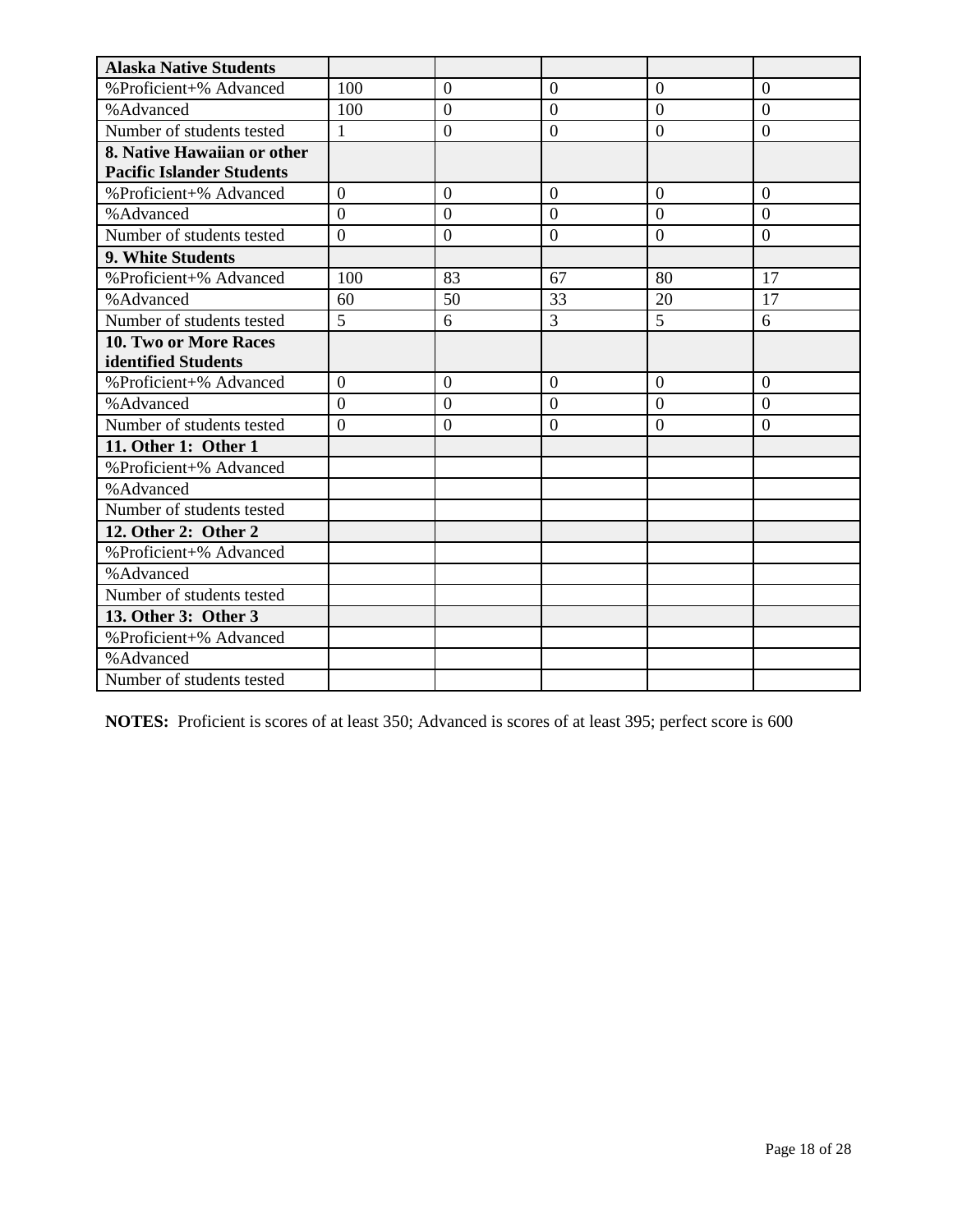### **Subject:** <u>Math</u><br> **All Students Tested/Grade:** 4 **Test: Edition/Publ Publisher:** Educational Testing Service

# **All Students Tested/Grade:** 4 **Edition/Publication Year:** 2009

| School Year                             | 2012-2013      | 2011-2012        | 2010-2011        | 2009-2010        | 2008-2009        |
|-----------------------------------------|----------------|------------------|------------------|------------------|------------------|
| Testing month                           | May            | May              | May              | May              | May              |
| <b>SCHOOL SCORES*</b>                   |                |                  |                  |                  |                  |
| $\overline{\%}$ Proficient + % Advanced | 77             | 74               | 71               | 61               | 65               |
| % Advanced                              | 50             | 47               | 45               | 23               | 30               |
| Number of students tested               | 68             | 53               | 62               | 61               | 63               |
| Percent of total students tested        | 99             | 100              | 100              | 100              | 100              |
| Number of students tested with          | $\overline{0}$ | $\boldsymbol{0}$ | $\boldsymbol{0}$ | $\overline{0}$   | $\overline{0}$   |
| alternative assessment                  |                |                  |                  |                  |                  |
| % of students tested with               | $\overline{0}$ | $\overline{0}$   | $\overline{0}$   | $\overline{0}$   | $\overline{0}$   |
| alternative assessment                  |                |                  |                  |                  |                  |
| <b>SUBGROUP SCORES</b>                  |                |                  |                  |                  |                  |
| 1. Free and Reduced-Price               |                |                  |                  |                  |                  |
| Meals/Socio-Economic/                   |                |                  |                  |                  |                  |
| <b>Disadvantaged Students</b>           |                |                  |                  |                  |                  |
| % Proficient + % Advanced               | 78             | 75               | 71               | 61               | 65               |
| % Advanced                              | 51             | 48               | 45               | 23               | 30               |
| Number of students tested               | 67             | 52               | 62               | 61               | 63               |
| 2. Students receiving Special           |                |                  |                  |                  |                  |
| <b>Education</b>                        |                |                  |                  |                  |                  |
| % Proficient + % Advanced               | 67             | 50               | 50               | 40               | 25               |
| % Advanced                              | 33             | 38               | $\overline{0}$   | 20               | $\boldsymbol{0}$ |
| Number of students tested               | $\overline{3}$ | 8                | $\overline{2}$   | $\overline{5}$   | $\overline{4}$   |
| 3. English Language Learner             |                |                  |                  |                  |                  |
| <b>Students</b>                         |                |                  |                  |                  |                  |
| % Proficient + % Advanced               | 74             | 83               | 72               | 53               | 65               |
| % Advanced                              | 51             | 51               | 54               | 13               | 30               |
| Number of students tested               | 43             | 35               | 43               | 40               | 43               |
| 4. Hispanic or Latino                   |                |                  |                  |                  |                  |
| <b>Students</b>                         |                |                  |                  |                  |                  |
| % Proficient + % Advanced               | 74             | 74               | 76               | 58               | 66               |
| % Advanced                              | 48             | 49               | 48               | 24               | 26               |
| Number of students tested               | 54             | 39               | 50               | 55               | 50               |
| 5. African- American                    |                |                  |                  |                  |                  |
| <b>Students</b>                         |                |                  |                  |                  |                  |
| % Proficient + % Advanced               | $\theta$       | $\theta$         | $\overline{0}$   | $\mathbf{0}$     | $\overline{0}$   |
| % Advanced                              | $\overline{0}$ | $\overline{0}$   | $\overline{0}$   | $\overline{0}$   | $\overline{0}$   |
| Number of students tested               | $\overline{0}$ | 1                | $\overline{2}$   | $\overline{0}$   | $\overline{0}$   |
| <b>6. Asian Students</b>                |                |                  |                  |                  |                  |
| % Proficient + % Advanced               | 100            | 80               | 100              | 100              | 71               |
| % Advanced                              | 80             | 60               | 100              | $\mathbf{0}$     | 71               |
| Number of students tested               | 5              | 5                | $\overline{4}$   | $\mathbf{1}$     | $\overline{7}$   |
| 7. American Indian or                   |                |                  |                  |                  |                  |
| <b>Alaska Native Students</b>           |                |                  |                  |                  |                  |
| $%$ Proficient + % Advanced             | 100            | $\overline{0}$   | $\overline{0}$   | $\overline{0}$   | $\overline{0}$   |
| % Advanced                              | 100            | $\boldsymbol{0}$ | $\mathbf{0}$     | $\boldsymbol{0}$ | $\overline{0}$   |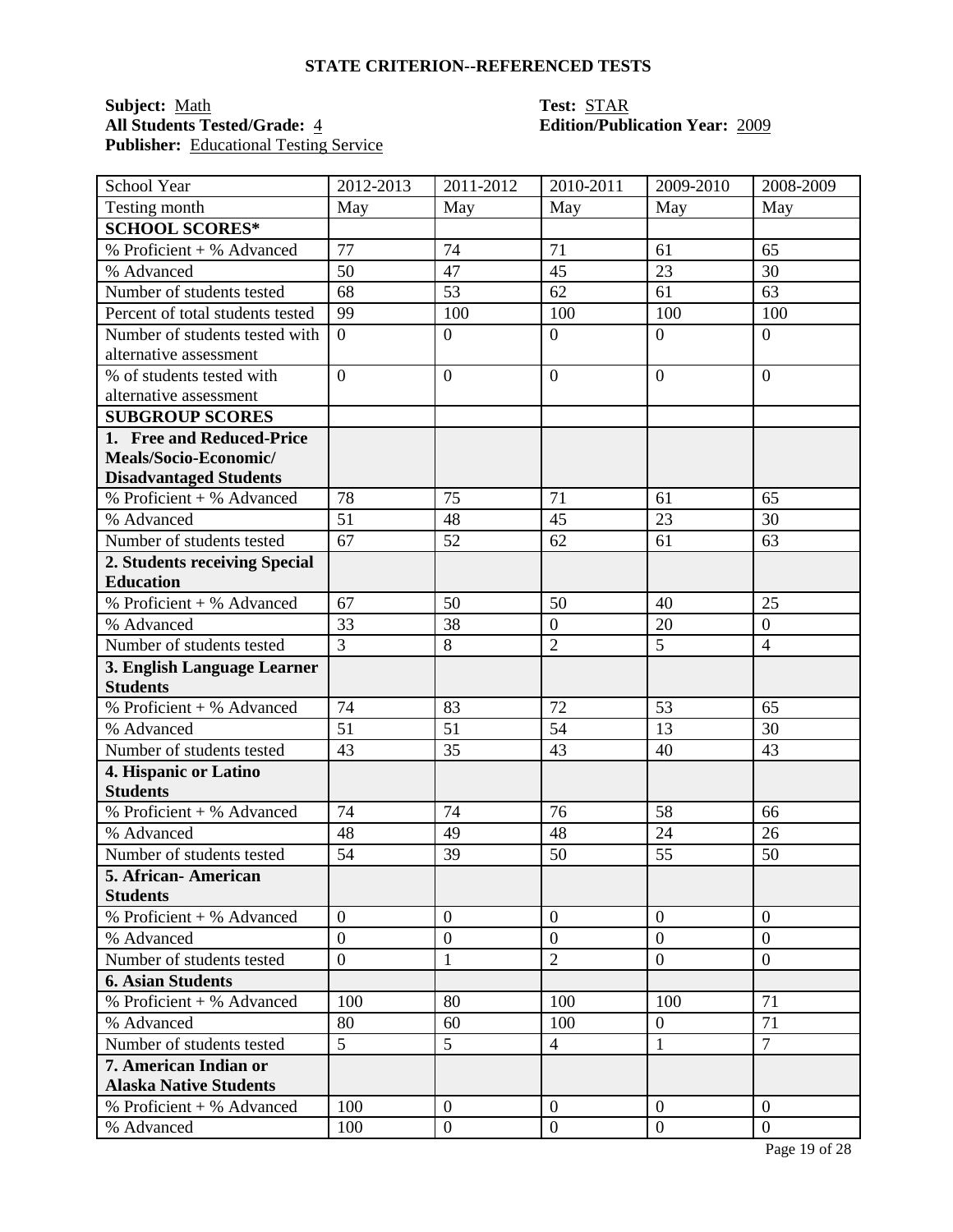| Number of students tested        | $\mathbf{1}$   | $\overline{0}$   | $\overline{0}$ | $\overline{0}$ | $\overline{0}$ |
|----------------------------------|----------------|------------------|----------------|----------------|----------------|
| 8. Native Hawaiian or other      |                |                  |                |                |                |
| <b>Pacific Islander Students</b> |                |                  |                |                |                |
| $%$ Proficient + % Advanced      | $\overline{0}$ | 100              | $\overline{0}$ | $\overline{0}$ | $\overline{0}$ |
| % Advanced                       | $\overline{0}$ | 100              | $\overline{0}$ | $\overline{0}$ | $\overline{0}$ |
| Number of students tested        | $\overline{0}$ | 1                | $\overline{0}$ | $\overline{0}$ | $\overline{0}$ |
| <b>9. White Students</b>         |                |                  |                |                |                |
| % Proficient + % Advanced        | 75             | 67               | 25             | 75             | 50             |
| % Advanced                       | 38             | 33               | $\overline{0}$ | 25             | 17             |
| Number of students tested        | 8              | 6                | $\overline{4}$ | $\overline{4}$ | 6              |
| 10. Two or More Races            |                |                  |                |                |                |
| identified Students              |                |                  |                |                |                |
| % Proficient + % Advanced        | $\overline{0}$ | $\boldsymbol{0}$ | $\overline{0}$ | $\overline{0}$ | $\mathbf{0}$   |
| % Advanced                       | $\Omega$       | $\overline{0}$   | $\Omega$       | $\Omega$       | $\Omega$       |
| Number of students tested        | $\overline{0}$ | $\overline{0}$   | $\overline{0}$ | $\Omega$       | $\overline{0}$ |
| 11. Other 1: Other 1             |                |                  |                |                |                |
| % Proficient + % Advanced        |                |                  |                |                |                |
| % Advanced                       |                |                  |                |                |                |
| Number of students tested        |                |                  |                |                |                |
| 12. Other 2: Other 2             |                |                  |                |                |                |
| % Proficient + % Advanced        |                |                  |                |                |                |
| % Advanced                       |                |                  |                |                |                |
| Number of students tested        |                |                  |                |                |                |
| 13. Other 3: Other 3             |                |                  |                |                |                |
| % Proficient + % Advanced        |                |                  |                |                |                |
| % Advanced                       |                |                  |                |                |                |
| Number of students tested        |                |                  |                |                |                |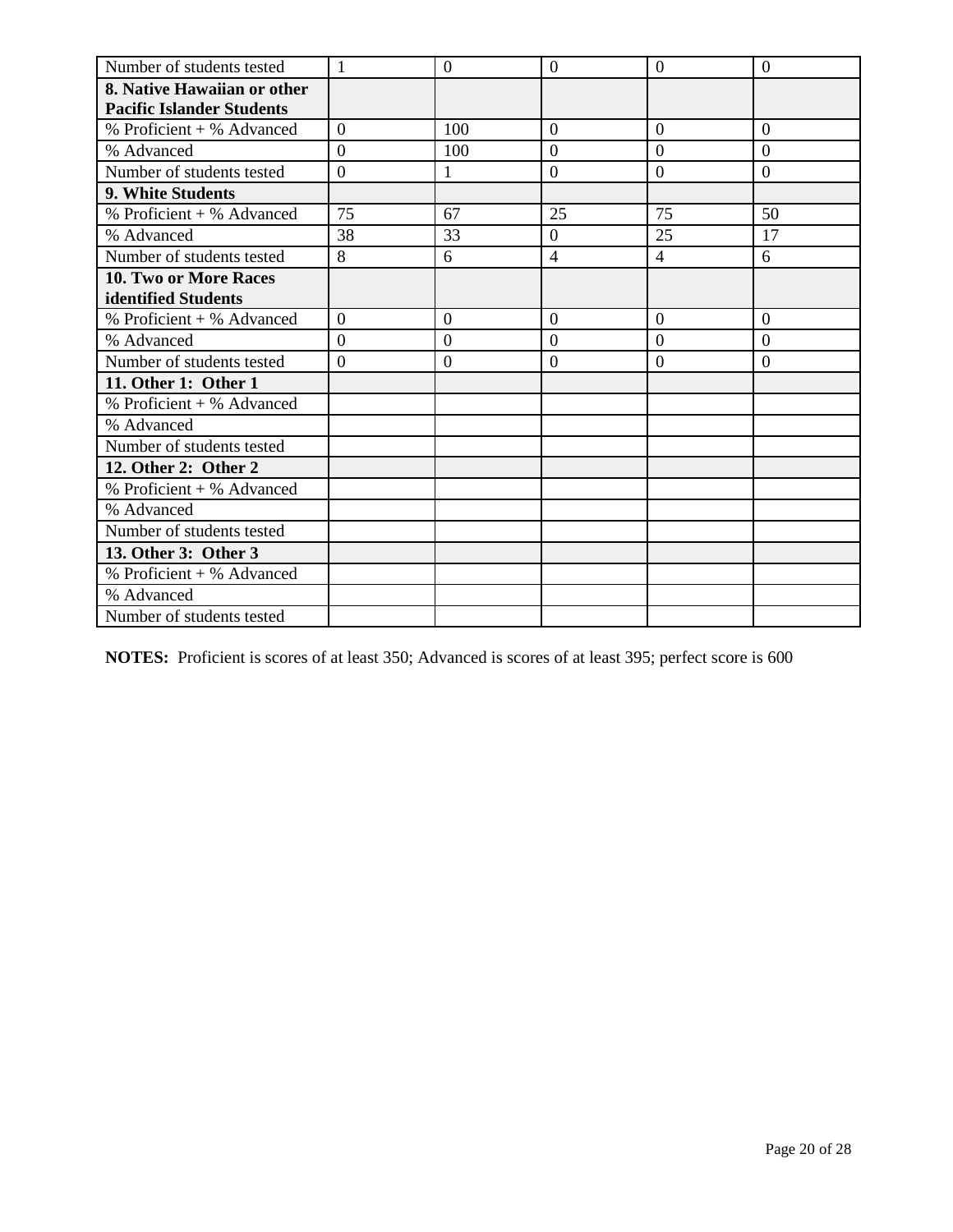#### **Subject:** <u>Math</u><br> **All Students Tested/Grade:** 5 **Test: STAR**<br> **Edition/Publication Year:** 2009 **All Students Tested/Grade:** 5 **Edition/Publication Year:** 2009 **Publisher:** Educational Testing Service

| School Year                             | 2012-2013       | 2011-2012        | 2010-2011        | 2009-2010      | 2008-2009        |
|-----------------------------------------|-----------------|------------------|------------------|----------------|------------------|
| Testing month                           | May             | May              | May              | May            | May              |
| <b>SCHOOL SCORES*</b>                   |                 |                  |                  |                |                  |
| $\overline{\%}$ Proficient + % Advanced | 85              | 72               | 56               | 67             | 35               |
| % Advanced                              | 34              | 30               | 32               | 32             | 12               |
| Number of students tested               | 53              | 67               | 59               | 66             | 49               |
| Percent of total students tested        | 100             | 100              | 100              | 100            | 100              |
| Number of students tested with          | $\overline{0}$  | $\boldsymbol{0}$ | $\boldsymbol{0}$ | $\overline{0}$ | $\overline{0}$   |
| alternative assessment                  |                 |                  |                  |                |                  |
| % of students tested with               | $\overline{0}$  | $\overline{0}$   | $\overline{0}$   | $\overline{0}$ | $\overline{0}$   |
| alternative assessment                  |                 |                  |                  |                |                  |
| <b>SUBGROUP SCORES</b>                  |                 |                  |                  |                |                  |
| 1. Free and Reduced-Price               |                 |                  |                  |                |                  |
| Meals/Socio-Economic/                   |                 |                  |                  |                |                  |
| <b>Disadvantaged Students</b>           |                 |                  |                  |                |                  |
| % Proficient + % Advanced               | 86              | 70               | 56               | 67             | 35               |
| % Advanced                              | 33              | 28               | 32               | 32             | 12               |
| Number of students tested               | $\overline{51}$ | 64               | 59               | 66             | 49               |
| 2. Students receiving Special           |                 |                  |                  |                |                  |
| <b>Education</b>                        |                 |                  |                  |                |                  |
| % Proficient + % Advanced               | 71              | 75               | 50               | 50             | 17               |
| % Advanced                              | 14              | $\boldsymbol{0}$ | $\boldsymbol{0}$ | 17             | $\boldsymbol{0}$ |
| Number of students tested               | $\overline{7}$  | $\overline{4}$   | $\overline{4}$   | 6              | 6                |
| 3. English Language Learner             |                 |                  |                  |                |                  |
| <b>Students</b>                         |                 |                  |                  |                |                  |
| % Proficient + % Advanced               | 91              | 73               | 45               | 66             | 32               |
| % Advanced                              | 38              | 33               | 18               | 30             | 9                |
| Number of students tested               | 32              | 40               | 38               | 44             | 34               |
| 4. Hispanic or Latino                   |                 |                  |                  |                |                  |
| <b>Students</b>                         |                 |                  |                  |                |                  |
| % Proficient + % Advanced               | 87              | 72               | 55               | 64             | 26               |
| % Advanced                              | 32              | 33               | 32               | 28             | 8                |
| Number of students tested               | 38              | 54               | 53               | 53             | 38               |
| 5. African- American                    |                 |                  |                  |                |                  |
| <b>Students</b>                         |                 |                  |                  |                |                  |
| % Proficient + % Advanced               | $\theta$        | $\theta$         | $\overline{0}$   | $\mathbf{0}$   | $\overline{0}$   |
| % Advanced                              | $\overline{0}$  | $\overline{0}$   | $\overline{0}$   | $\overline{0}$ | $\overline{0}$   |
| Number of students tested               | $\mathbf{1}$    | $\overline{0}$   | $\boldsymbol{0}$ | 1              | $\overline{0}$   |
| <b>6. Asian Students</b>                |                 |                  |                  |                |                  |
| % Proficient + % Advanced               | 100             | 100              | 67               | 100            | 25               |
| % Advanced                              | 60              | 50               | 33               | 60             | 13               |
| Number of students tested               | 5               | $\overline{4}$   | 3                | 5              | 8                |
| 7. American Indian or                   |                 |                  |                  |                |                  |
| <b>Alaska Native Students</b>           |                 |                  |                  |                |                  |
| $%$ Proficient + % Advanced             | $\overline{0}$  | $\overline{0}$   | $\overline{0}$   | $\overline{0}$ | $\overline{0}$   |
| % Advanced                              | $\overline{0}$  | $\boldsymbol{0}$ | $\mathbf{0}$     | $\overline{0}$ | $\overline{0}$   |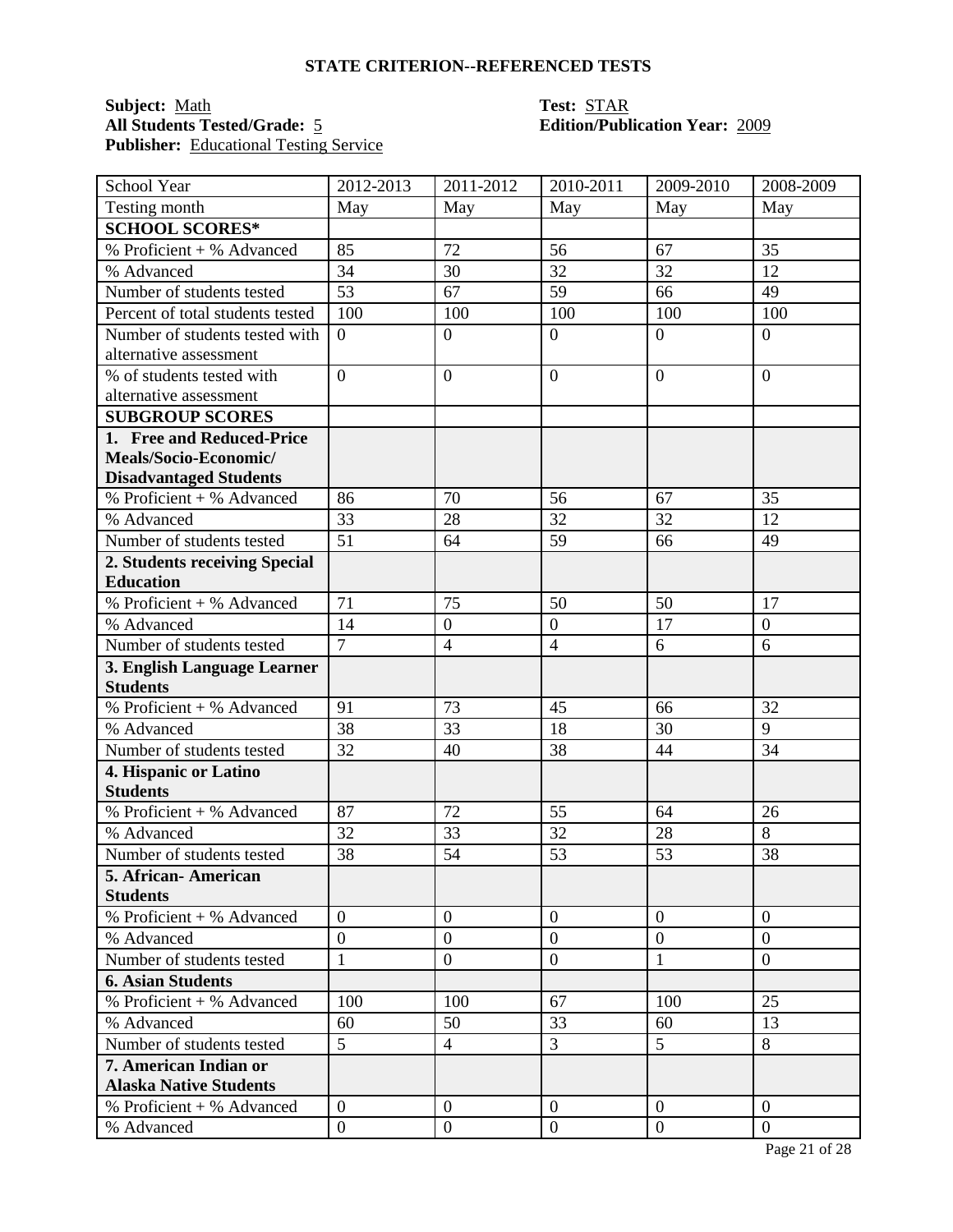| Number of students tested        | $\overline{0}$   | $\overline{0}$   | $\overline{0}$   | $\overline{0}$   | $\theta$       |
|----------------------------------|------------------|------------------|------------------|------------------|----------------|
| 8. Native Hawaiian or other      |                  |                  |                  |                  |                |
| <b>Pacific Islander Students</b> |                  |                  |                  |                  |                |
| % Proficient + % Advanced        | 100              | $\theta$         | $\overline{0}$   | $\overline{0}$   | $\overline{0}$ |
| % Advanced                       | 100              | $\overline{0}$   | $\overline{0}$   | $\overline{0}$   | $\theta$       |
| Number of students tested        | 1                | $\overline{0}$   | $\overline{0}$   | $\overline{0}$   | $\overline{0}$ |
| <b>9. White Students</b>         |                  |                  |                  |                  |                |
| % Proficient + % Advanced        | 71               | 43               | 67               | 80               | 67             |
| % Advanced                       | 14               | $\theta$         | 33               | 40               | 33             |
| Number of students tested        | $\overline{7}$   | $\overline{7}$   | $\overline{3}$   | 5                | $\overline{3}$ |
| <b>10. Two or More Races</b>     |                  |                  |                  |                  |                |
| identified Students              |                  |                  |                  |                  |                |
| % Proficient + % Advanced        | $\boldsymbol{0}$ | $\boldsymbol{0}$ | $\boldsymbol{0}$ | $\boldsymbol{0}$ | $\overline{0}$ |
| % Advanced                       | $\Omega$         | $\overline{0}$   | $\overline{0}$   | $\theta$         | $\Omega$       |
| Number of students tested        | $\overline{0}$   | $\theta$         | $\overline{0}$   | $\overline{0}$   | $\overline{0}$ |
| 11. Other 1: Other 1             |                  |                  |                  |                  |                |
| % Proficient + % Advanced        |                  |                  |                  |                  |                |
| % Advanced                       |                  |                  |                  |                  |                |
| Number of students tested        |                  |                  |                  |                  |                |
| 12. Other 2: Other 2             |                  |                  |                  |                  |                |
| % Proficient + % Advanced        |                  |                  |                  |                  |                |
| % Advanced                       |                  |                  |                  |                  |                |
| Number of students tested        |                  |                  |                  |                  |                |
| 13. Other 3: Other 3             |                  |                  |                  |                  |                |
| % Proficient + % Advanced        |                  |                  |                  |                  |                |
| % Advanced                       |                  |                  |                  |                  |                |
| Number of students tested        |                  |                  |                  |                  |                |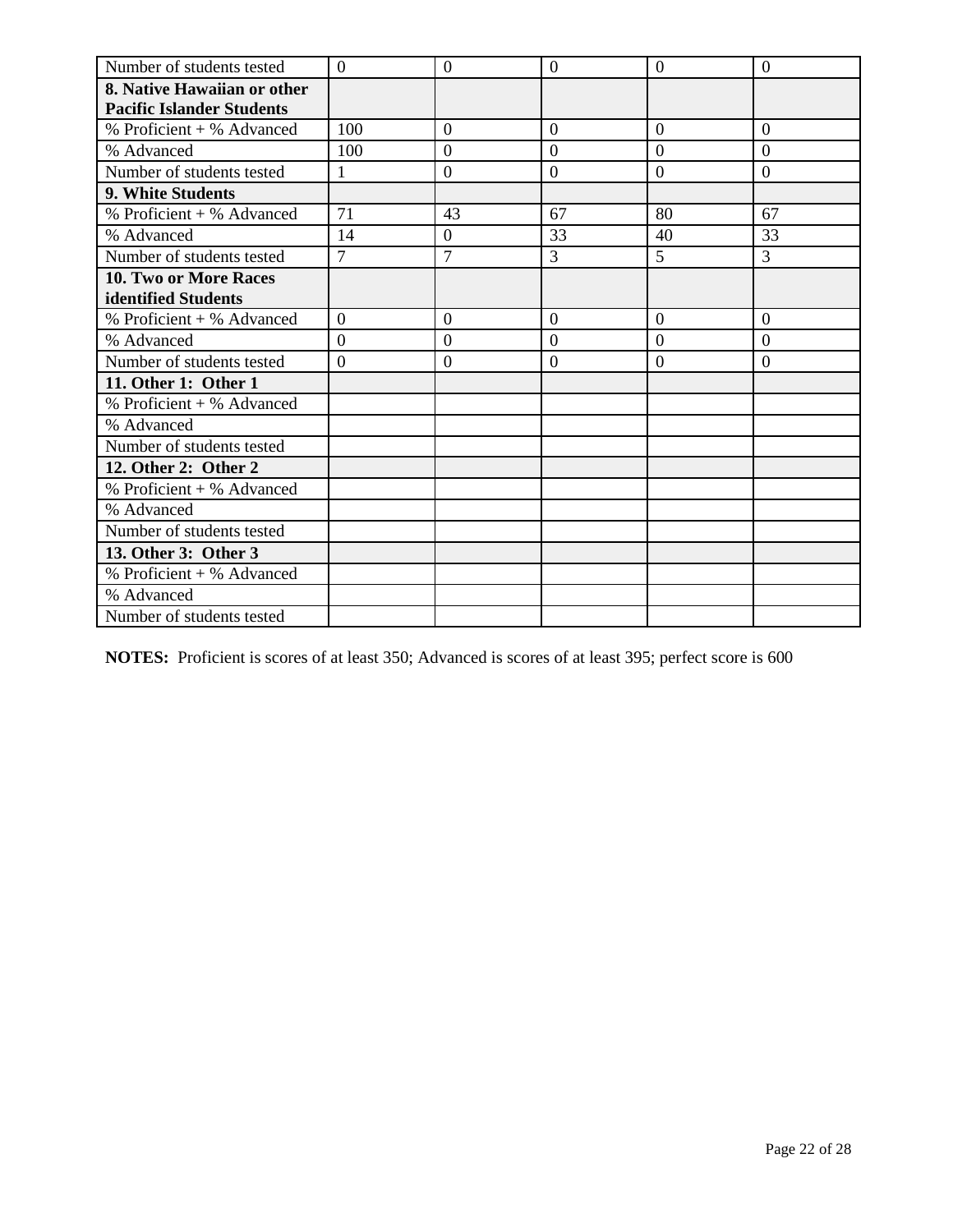## **Subject:** <u>Reading/ELA</u> **Test:** <u>STAR</u><br> **All Students Tested/Grade:** <u>3</u> **Calcular Edition/Publ Publisher:** <u>Educational Testing Service</u>

# **All Students Tested/Grade:** 3 **Edition/Publication Year:** 2009

| School Year                             | 2012-2013        | 2011-2012        | 2010-2011        | 2009-2010        | 2008-2009        |
|-----------------------------------------|------------------|------------------|------------------|------------------|------------------|
| Testing month                           | May              | May              | May              | May              | May              |
| <b>SCHOOL SCORES*</b>                   |                  |                  |                  |                  |                  |
| $\overline{\%}$ Proficient + % Advanced | 62               | 52               | 60               | 53               | 18               |
| % Advanced                              | 30               | 23               | 23               | 17               | $\overline{7}$   |
| Number of students tested               | 61               | 62               | 52               | 76               | 60               |
| Percent of total students tested        | 100              | 100              | 100              | 100              | 100              |
| Number of students tested with          | $\overline{0}$   | $\boldsymbol{0}$ | $\mathbf{0}$     | $\overline{0}$   | $\overline{0}$   |
| alternative assessment                  |                  |                  |                  |                  |                  |
| % of students tested with               | $\overline{0}$   | $\overline{0}$   | $\overline{0}$   | $\overline{0}$   | $\overline{0}$   |
| alternative assessment                  |                  |                  |                  |                  |                  |
| <b>SUBGROUP SCORES</b>                  |                  |                  |                  |                  |                  |
| 1. Free and Reduced-Price               |                  |                  |                  |                  |                  |
| Meals/Socio-Economic/                   |                  |                  |                  |                  |                  |
| <b>Disadvantaged Students</b>           |                  |                  |                  |                  |                  |
| % Proficient + % Advanced               | 63               | 53               | 60               | 53               | 18               |
| % Advanced                              | 30               | 23               | 23               | $\overline{17}$  | $\overline{7}$   |
| Number of students tested               | 60               | 61               | 52               | 76               | 60               |
| 2. Students receiving Special           |                  |                  |                  |                  |                  |
| <b>Education</b>                        |                  |                  |                  |                  |                  |
| % Proficient + % Advanced               | 17               | 33               | 33               | $\boldsymbol{0}$ | $\overline{0}$   |
| % Advanced                              | 17               | $\boldsymbol{0}$ | 17               | $\boldsymbol{0}$ | $\boldsymbol{0}$ |
| Number of students tested               | 6                | 3                | 6                | $\mathbf{1}$     | $\overline{4}$   |
| 3. English Language Learner             |                  |                  |                  |                  |                  |
| <b>Students</b>                         |                  |                  |                  |                  |                  |
| % Proficient + % Advanced               | 52               | 47               | 61               | 52               | 12               |
| % Advanced                              | 26               | 16               | 27               | 16               | 5                |
| Number of students tested               | 46               | 38               | 33               | 50               | 43               |
| 4. Hispanic or Latino                   |                  |                  |                  |                  |                  |
| <b>Students</b>                         |                  |                  |                  |                  |                  |
| % Proficient + % Advanced               | 57               | 55               | 62               | 52               | 18               |
| % Advanced                              | 30               | 26               | 24               | 18               | 6                |
| Number of students tested               | 53               | 51               | 42               | 63               | 51               |
| 5. African- American                    |                  |                  |                  |                  |                  |
| <b>Students</b>                         |                  |                  |                  |                  |                  |
| % Proficient + % Advanced               | 100              | $\overline{0}$   | $\overline{0}$   | 100              | $\overline{0}$   |
| % Advanced                              | 100              | $\overline{0}$   | $\mathbf{0}$     | $\overline{0}$   | $\overline{0}$   |
| Number of students tested               | $\mathbf{1}$     | $\boldsymbol{0}$ | $\mathbf{1}$     | $\overline{2}$   | $\overline{0}$   |
| <b>6. Asian Students</b>                |                  |                  |                  |                  |                  |
| % Proficient + % Advanced               | 100              | 40               | 40               | 50               | $\overline{0}$   |
| % Advanced                              | $\boldsymbol{0}$ | $\overline{0}$   | 40               | 25               | $\overline{0}$   |
| Number of students tested               | $\mathbf{1}$     | 5                | 5                | $\overline{4}$   | 3                |
| 7. American Indian or                   |                  |                  |                  |                  |                  |
| <b>Alaska Native Students</b>           |                  |                  |                  |                  |                  |
| $%$ Proficient + % Advanced             | 100              | $\overline{0}$   | $\overline{0}$   | $\overline{0}$   | $\overline{0}$   |
| % Advanced                              | $\overline{0}$   | $\boldsymbol{0}$ | $\boldsymbol{0}$ | $\boldsymbol{0}$ | $\overline{0}$   |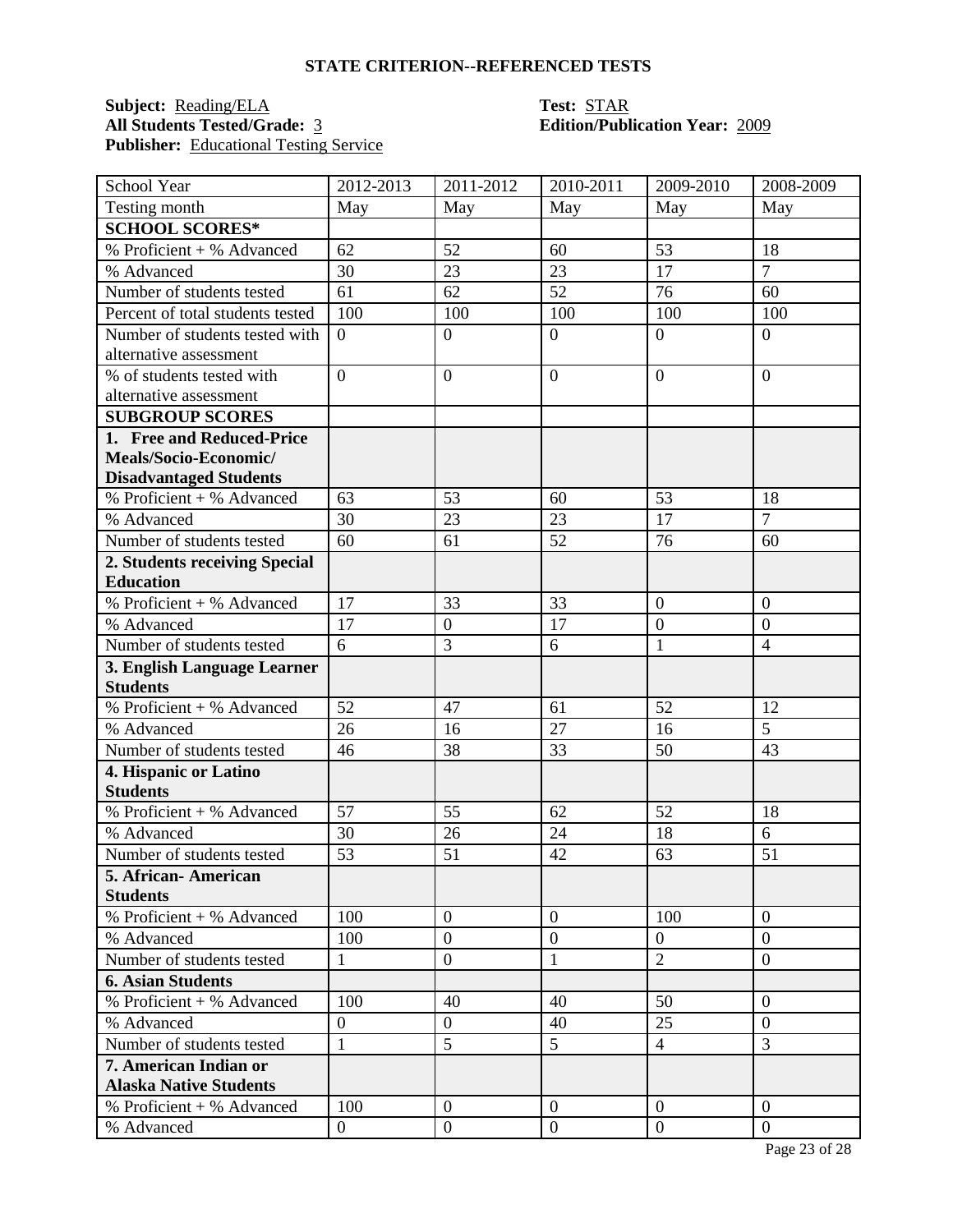| Number of students tested        | 1              | $\overline{0}$   | $\overline{0}$ | $\Omega$       | $\theta$       |
|----------------------------------|----------------|------------------|----------------|----------------|----------------|
| 8. Native Hawaiian or other      |                |                  |                |                |                |
| <b>Pacific Islander Students</b> |                |                  |                |                |                |
| $%$ Proficient + % Advanced      | $\overline{0}$ | $\overline{0}$   | $\overline{0}$ | $\overline{0}$ | $\overline{0}$ |
| % Advanced                       | $\overline{0}$ | $\overline{0}$   | $\overline{0}$ | $\overline{0}$ | $\overline{0}$ |
| Number of students tested        | $\overline{0}$ | $\boldsymbol{0}$ | $\overline{0}$ | $\overline{0}$ | $\overline{0}$ |
| <b>9. White Students</b>         |                |                  |                |                |                |
| $%$ Proficient + % Advanced      | 100            | 33               | 67             | 60             | 33             |
| % Advanced                       | 20             | 17               | $\Omega$       | 20             | 17             |
| Number of students tested        | 5              | 6                | 3              | 5              | 6              |
| 10. Two or More Races            |                |                  |                |                |                |
| identified Students              |                |                  |                |                |                |
| % Proficient + % Advanced        | $\overline{0}$ | $\overline{0}$   | $\overline{0}$ | $\overline{0}$ | $\overline{0}$ |
| % Advanced                       | $\overline{0}$ | $\overline{0}$   | $\overline{0}$ | $\overline{0}$ | $\overline{0}$ |
| Number of students tested        | $\overline{0}$ | $\boldsymbol{0}$ | $\overline{0}$ | $\theta$       | $\overline{0}$ |
| 11. Other 1: Other 1             |                |                  |                |                |                |
| % Proficient + % Advanced        |                |                  |                |                |                |
| % Advanced                       |                |                  |                |                |                |
| Number of students tested        |                |                  |                |                |                |
| 12. Other 2: Other 2             |                |                  |                |                |                |
| % Proficient + % Advanced        |                |                  |                |                |                |
| % Advanced                       |                |                  |                |                |                |
| Number of students tested        |                |                  |                |                |                |
| 13. Other 3: Other 3             |                |                  |                |                |                |
| % Proficient + % Advanced        |                |                  |                |                |                |
| % Advanced                       |                |                  |                |                |                |
| Number of students tested        |                |                  |                |                |                |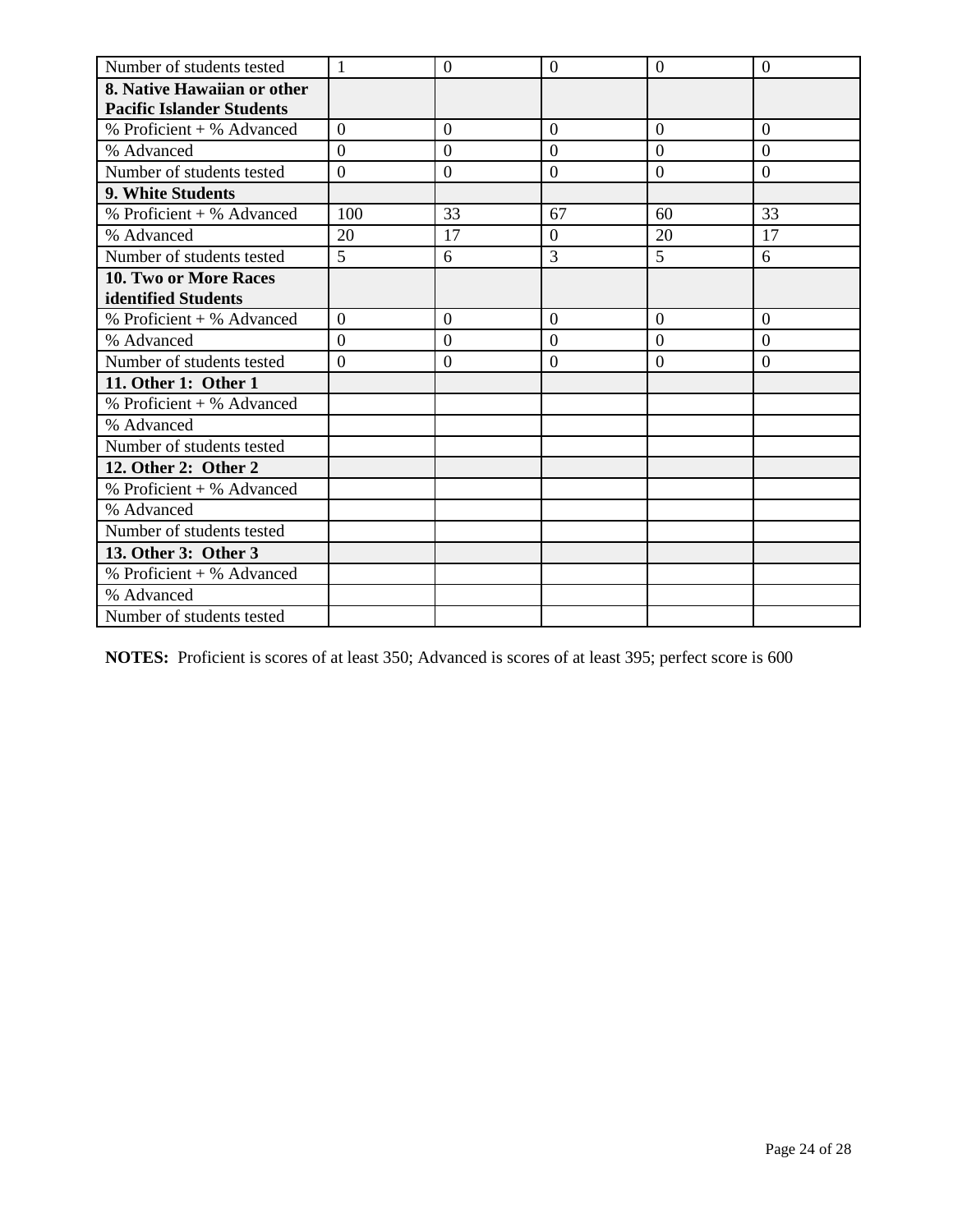### **Subject:** <u>Reading/ELA</u> **Test: STAR**<br> **All Students Tested/Grade:** 4 **Test: Edition/Publ** Publisher: Educational Testing Service

# **All Students Tested/Grade:** 4 **Edition/Publication Year:** 2009

| School Year                      | 2012-2013        | 2011-2012        | 2010-2011        | 2009-2010      | 2008-2009        |
|----------------------------------|------------------|------------------|------------------|----------------|------------------|
| Testing month                    | May              | May              | May              | May            | May              |
| <b>SCHOOL SCORES*</b>            |                  |                  |                  |                |                  |
| % Proficient + % Advanced        | 52               | 57               | 50               | 39             | 51               |
| % Advanced                       | 29               | 26               | 18               | 23             | 25               |
| Number of students tested        | 68               | 53               | 62               | 61             | 63               |
| Percent of total students tested | 99               | 100              | 100              | 100            | 100              |
| Number of students tested with   | $\overline{0}$   | $\mathbf{0}$     | $\overline{0}$   | $\overline{0}$ | $\overline{0}$   |
| alternative assessment           |                  |                  |                  |                |                  |
| % of students tested with        | $\overline{0}$   | $\mathbf{0}$     | $\overline{0}$   | $\overline{0}$ | $\overline{0}$   |
| alternative assessment           |                  |                  |                  |                |                  |
| <b>SUBGROUP SCORES</b>           |                  |                  |                  |                |                  |
| 1. Free and Reduced-Price        |                  |                  |                  |                |                  |
| Meals/Socio-Economic/            |                  |                  |                  |                |                  |
| <b>Disadvantaged Students</b>    |                  |                  |                  |                |                  |
| % Proficient + % Advanced        | 52               | 58               | 50               | 39             | 51               |
| % Advanced                       | 30               | 27               | 18               | 23             | 25               |
| Number of students tested        | 67               | 52               | 62               | 61             | 63               |
| 2. Students receiving Special    |                  |                  |                  |                |                  |
| <b>Education</b>                 |                  |                  |                  |                |                  |
| % Proficient + % Advanced        | 33               | 50               | $\boldsymbol{0}$ | 20             | $\overline{0}$   |
| % Advanced                       | $\boldsymbol{0}$ | 25               | $\boldsymbol{0}$ | 20             | $\boldsymbol{0}$ |
| Number of students tested        | $\overline{3}$   | 8                | $\overline{2}$   | 5              | $\overline{4}$   |
| 3. English Language Learner      |                  |                  |                  |                |                  |
| <b>Students</b>                  |                  |                  |                  |                |                  |
| % Proficient + % Advanced        | 49               | 60               | 47               | 25             | 49               |
| % Advanced                       | 21               | 31               | 19               | 13             | 21               |
| Number of students tested        | 43               | 35               | 43               | 40             | 43               |
| 4. Hispanic or Latino            |                  |                  |                  |                |                  |
| <b>Students</b>                  |                  |                  |                  |                |                  |
| % Proficient + % Advanced        | 50               | 54               | 50               | 40             | 52               |
| % Advanced                       | 28               | 26               | 18               | 22             | 24               |
| Number of students tested        | 54               | 39               | 50               | 55             | 50               |
| 5. African- American             |                  |                  |                  |                |                  |
| <b>Students</b>                  |                  |                  |                  |                |                  |
| $%$ Proficient + % Advanced      | $\overline{0}$   | $\theta$         | 50               | $\mathbf{0}$   | $\theta$         |
| % Advanced                       | $\overline{0}$   | $\boldsymbol{0}$ | $\overline{0}$   | $\overline{0}$ | $\overline{0}$   |
| Number of students tested        | $\overline{0}$   | $\mathbf{1}$     | $\overline{2}$   | $\overline{0}$ | $\overline{0}$   |
| <b>6. Asian Students</b>         |                  |                  |                  |                |                  |
| % Proficient + % Advanced        | 60               | 60               | 50               | $\overline{0}$ | 43               |
| % Advanced                       | 20               | 40               | 50               | $\overline{0}$ | 29               |
| Number of students tested        | 5                | 5                | $\overline{4}$   | $\mathbf{1}$   | $\overline{7}$   |
| 7. American Indian or            |                  |                  |                  |                |                  |
| <b>Alaska Native Students</b>    |                  |                  |                  |                |                  |
| $%$ Proficient + % Advanced      | 100              | $\overline{0}$   | $\overline{0}$   | $\theta$       | $\overline{0}$   |
| % Advanced                       | 100              | $\boldsymbol{0}$ | $\mathbf{0}$     | $\overline{0}$ | $\overline{0}$   |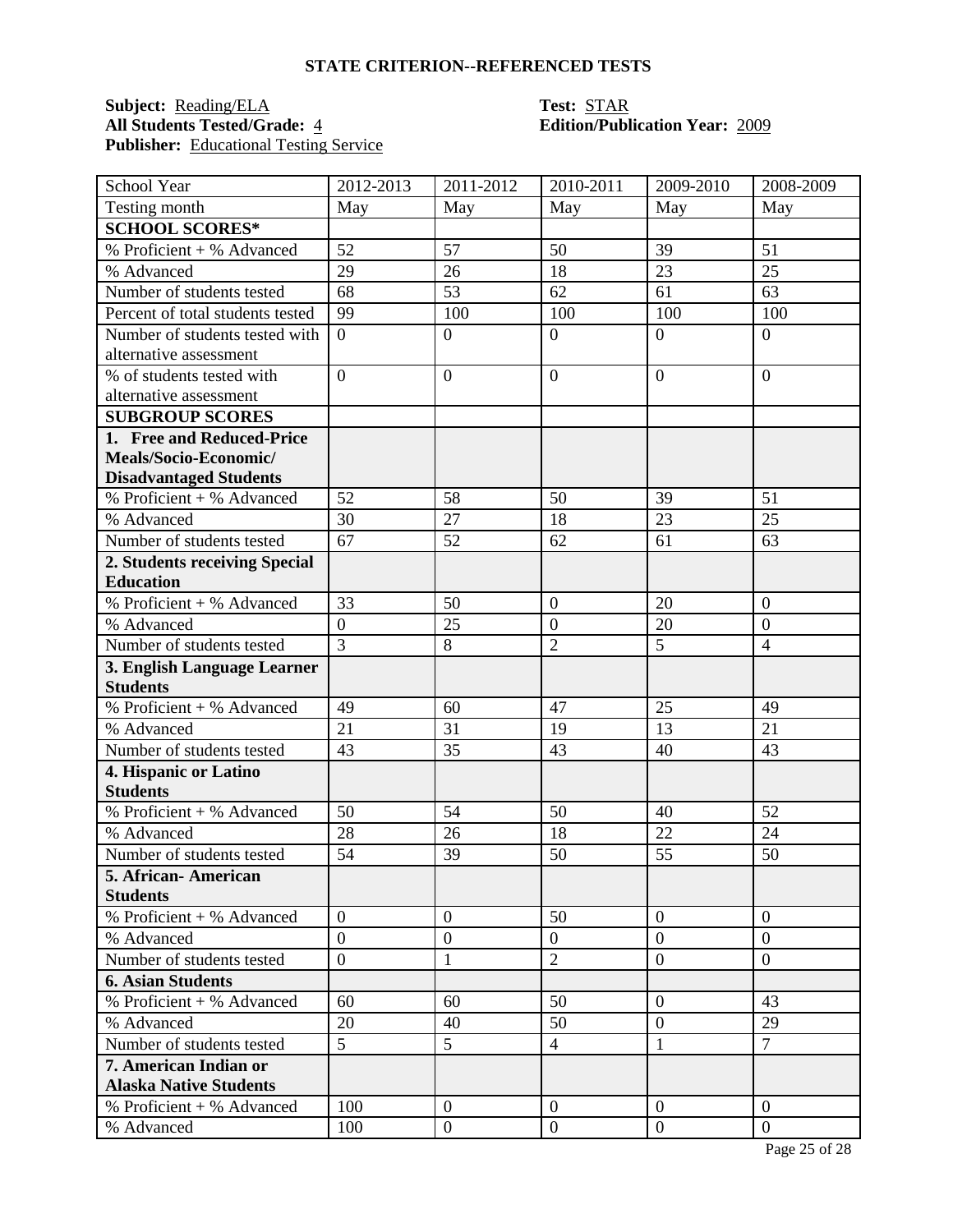| Number of students tested        | 1              | $\overline{0}$   | $\overline{0}$ | $\overline{0}$ | $\theta$       |
|----------------------------------|----------------|------------------|----------------|----------------|----------------|
| 8. Native Hawaiian or other      |                |                  |                |                |                |
| <b>Pacific Islander Students</b> |                |                  |                |                |                |
| $%$ Proficient + % Advanced      | $\overline{0}$ | $\overline{0}$   | $\overline{0}$ | $\overline{0}$ | $\overline{0}$ |
| % Advanced                       | $\overline{0}$ | $\overline{0}$   | $\overline{0}$ | $\overline{0}$ | $\overline{0}$ |
| Number of students tested        | $\overline{0}$ | $\mathbf{1}$     | $\overline{0}$ | $\overline{0}$ | $\overline{0}$ |
| <b>9. White Students</b>         |                |                  |                |                |                |
| $%$ Proficient + % Advanced      | 50             | 83               | 50             | 50             | 50             |
| % Advanced                       | 38             | 33               | $\overline{0}$ | 50             | 33             |
| Number of students tested        | 8              | 6                | $\overline{4}$ | $\overline{4}$ | 6              |
| 10. Two or More Races            |                |                  |                |                |                |
| identified Students              |                |                  |                |                |                |
| % Proficient + % Advanced        | $\overline{0}$ | $\overline{0}$   | $\overline{0}$ | $\overline{0}$ | $\overline{0}$ |
| % Advanced                       | $\overline{0}$ | $\overline{0}$   | $\overline{0}$ | $\overline{0}$ | $\overline{0}$ |
| Number of students tested        | $\overline{0}$ | $\boldsymbol{0}$ | $\overline{0}$ | $\theta$       | $\overline{0}$ |
| 11. Other 1: Other 1             |                |                  |                |                |                |
| % Proficient + % Advanced        |                |                  |                |                |                |
| % Advanced                       |                |                  |                |                |                |
| Number of students tested        |                |                  |                |                |                |
| 12. Other 2: Other 2             |                |                  |                |                |                |
| % Proficient + % Advanced        |                |                  |                |                |                |
| % Advanced                       |                |                  |                |                |                |
| Number of students tested        |                |                  |                |                |                |
| 13. Other 3: Other 3             |                |                  |                |                |                |
| $%$ Proficient + % Advanced      |                |                  |                |                |                |
| % Advanced                       |                |                  |                |                |                |
| Number of students tested        |                |                  |                |                |                |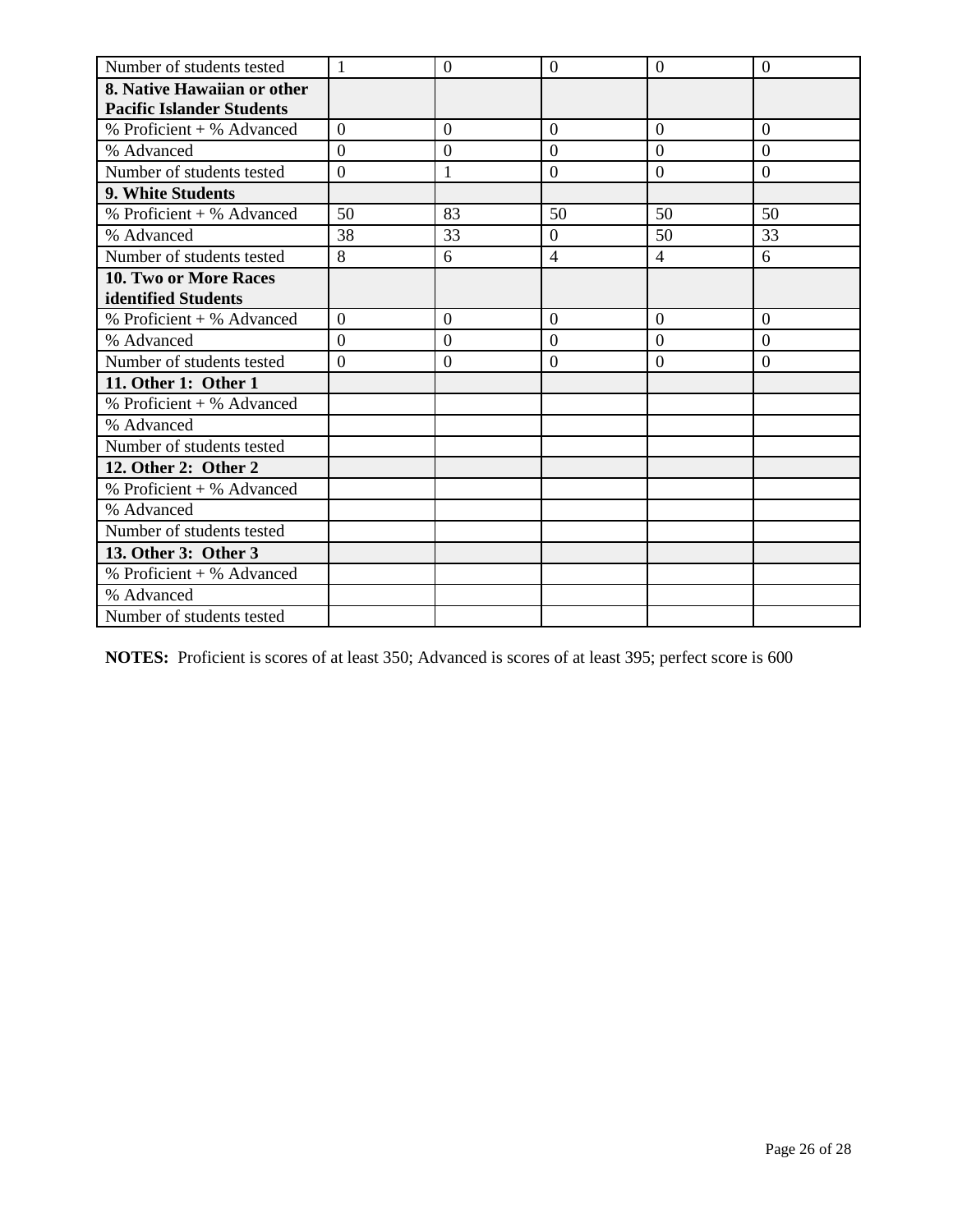## **Subject:** <u>Reading/ELA</u> **Test:** <u>STAR</u><br> **All Students Tested/Grade:** 5 **Edition/Publ Publisher:** <u>Educational Testing Service</u>

# **Edition/Publication Year: 2009**

| School Year                             | 2012-2013      | 2011-2012        | 2010-2011        | 2009-2010      | 2008-2009        |
|-----------------------------------------|----------------|------------------|------------------|----------------|------------------|
| Testing month                           | May            | May              | May              | May            | May              |
| <b>SCHOOL SCORES*</b>                   |                |                  |                  |                |                  |
| $\overline{\%}$ Proficient + % Advanced | 66             | 54               | 46               | 52             | 33               |
| % Advanced                              | 21             | 21               | 19               | 17             | 8                |
| Number of students tested               | 53             | 67               | 59               | 66             | 49               |
| Percent of total students tested        | 100            | 100              | 100              | 100            | 100              |
| Number of students tested with          | $\overline{0}$ | $\boldsymbol{0}$ | $\boldsymbol{0}$ | $\overline{0}$ | $\overline{0}$   |
| alternative assessment                  |                |                  |                  |                |                  |
| % of students tested with               | $\overline{0}$ | $\overline{0}$   | $\overline{0}$   | $\overline{0}$ | $\overline{0}$   |
| alternative assessment                  |                |                  |                  |                |                  |
| <b>SUBGROUP SCORES</b>                  |                |                  |                  |                |                  |
| 1. Free and Reduced-Price               |                |                  |                  |                |                  |
| Meals/Socio-Economic/                   |                |                  |                  |                |                  |
| <b>Disadvantaged Students</b>           |                |                  |                  |                |                  |
| % Proficient + % Advanced               | 67             | 52               | 46               | 52             | 33               |
| % Advanced                              | 20             | 17               | 19               | 17             | 8                |
| Number of students tested               | 51             | 64               | 59               | 66             | 49               |
| 2. Students receiving Special           |                |                  |                  |                |                  |
| <b>Education</b>                        |                |                  |                  |                |                  |
| % Proficient + % Advanced               | 29             | 25               | $\overline{0}$   | 33             | $\overline{0}$   |
| % Advanced                              | 14             | 25               | $\boldsymbol{0}$ | 17             | $\boldsymbol{0}$ |
| Number of students tested               | $\overline{7}$ | $\overline{4}$   | $\overline{4}$   | 6              | 6                |
| 3. English Language Learner             |                |                  |                  |                |                  |
| <b>Students</b>                         |                |                  |                  |                |                  |
| % Proficient + % Advanced               | 69             | 48               | 37               | 48             | 29               |
| % Advanced                              | 22             | 15               | 16               | 9              | 9                |
| Number of students tested               | 32             | 40               | 38               | 44             | 34               |
| 4. Hispanic or Latino                   |                |                  |                  |                |                  |
| <b>Students</b>                         |                |                  |                  |                |                  |
| % Proficient + % Advanced               | 76             | 56               | 47               | 49             | 34               |
| % Advanced                              | 24             | 20               | 19               | 15             | 8                |
| Number of students tested               | 38             | 54               | 53               | 53             | 38               |
| 5. African- American                    |                |                  |                  |                |                  |
| <b>Students</b>                         |                |                  |                  |                |                  |
| % Proficient + % Advanced               | $\theta$       | $\theta$         | $\overline{0}$   | $\mathbf{0}$   | $\overline{0}$   |
| % Advanced                              | $\overline{0}$ | $\overline{0}$   | $\overline{0}$   | $\overline{0}$ | $\overline{0}$   |
| Number of students tested               | $\mathbf{1}$   | $\overline{0}$   | $\boldsymbol{0}$ | 1              | $\overline{0}$   |
| <b>6. Asian Students</b>                |                |                  |                  |                |                  |
| % Proficient + % Advanced               | 40             | 50               | 33               | 80             | 25               |
| % Advanced                              | 40             | 25               | $\mathbf{0}$     | 20             | 13               |
| Number of students tested               | 5              | $\overline{4}$   | 3                | 5              | 8                |
| 7. American Indian or                   |                |                  |                  |                |                  |
| <b>Alaska Native Students</b>           |                |                  |                  |                |                  |
| $%$ Proficient + % Advanced             | $\overline{0}$ | $\overline{0}$   | $\overline{0}$   | $\overline{0}$ | $\overline{0}$   |
| % Advanced                              | $\overline{0}$ | $\boldsymbol{0}$ | $\mathbf{0}$     | $\overline{0}$ | $\overline{0}$   |